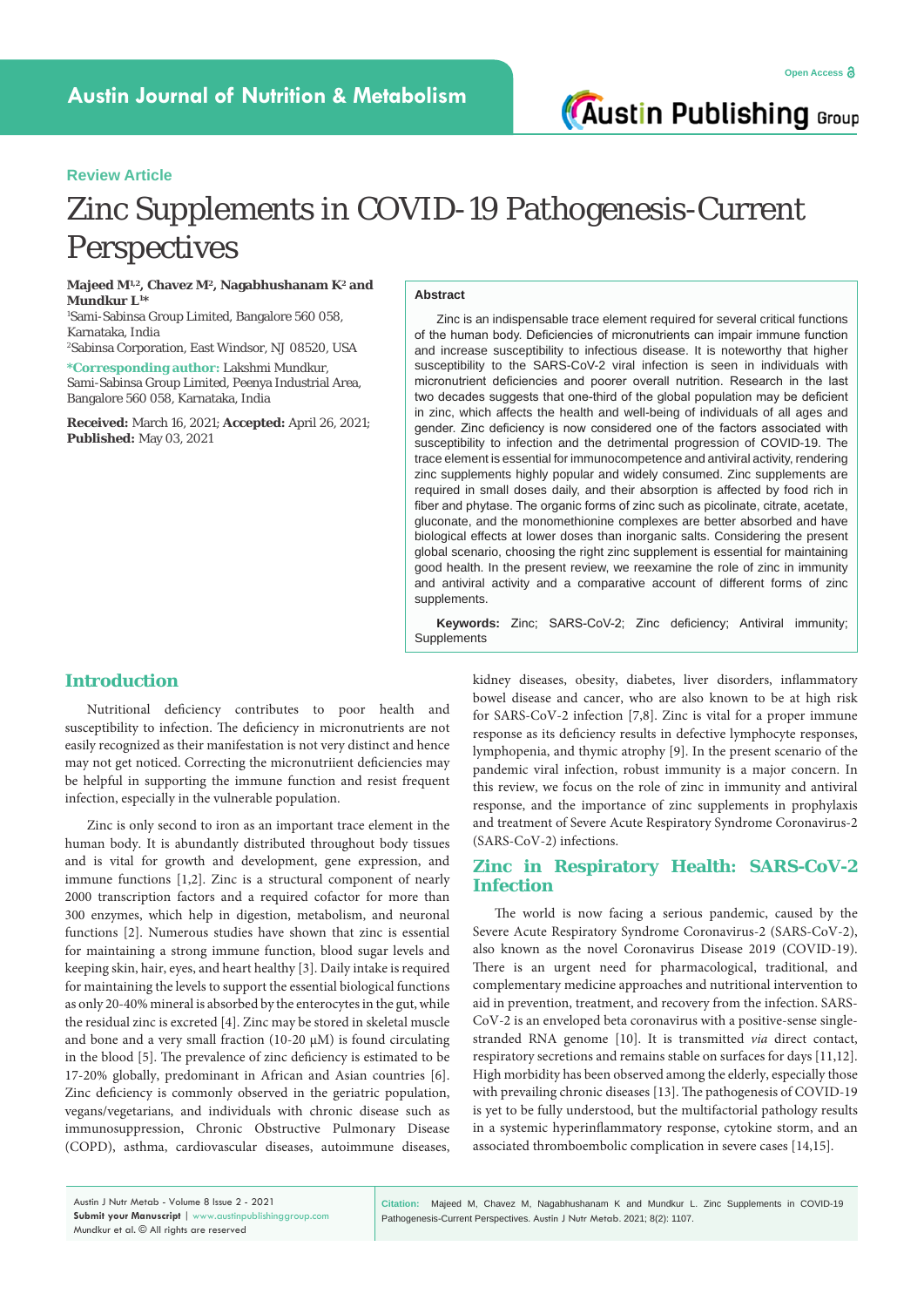Zinc, as a trace element, has potent antiviral and immunomodulatory properties [16]. It is used as a cofactor by different cellular proteins with immunomodulatory and antioxidant actions [17]. Zinc is essential for the development and activation of T-lymphocytes, which are the leading cells for defense against viral infections [18]. The antiviral property of zinc has been studied extensively in hepatitis C virus, coronavirus, human immunodeficiency virus and others [19].

Zinc is considered a potential supportive treatment due to its immune-modulatory and antiviral effect [16]. Hydroxychloroquine, a zinc ionophore, has been increasingly used as antiviral therapy for COVID-19 patients [21,22]. Further, zinc is known to improve antiviral immunity and diminish the risk of hyper-inflammation. The anti-oxidative effect of zinc could reduce lung damage and curtail secondary infections [22,23]. A significant number of COVID-19 patients were found to be zinc deficient compared to healthy individuals in a recent study. Severity and complications due to infection, were higher in zinc deficient patients, who had prolonged hospital stay associated with increased mortality [24].

# **Mechanism of Antiviral Activity of Zinc**

#### **Viral entry**

The entry of infectious agents is prevented by the ciliary cells in mucosal layers. The coronavirus infection damages the ciliated epithelium and ciliary dyskinesia, thus impairing the mucociliary clearance [25]. Zinc could increase the ciliary beat frequency, the number, and the length of bronchial cilia, thus improving the elimination of virus particles and prevention of secondary bacterial infections [25]. Disruptions in the respiratory epithelial integrity facilitate the entry of the virus. Decreasing zinc level was found to increase the epithelial leakage in the respiratory tract in an *ex vivo*  model of COPD, while lung integrity could be improved by zinc supplementation [26,27]. Zinc supplementation was shown to increase proteolysis of E-cadherin/beta-catenin and increase the expression of tight junction proteins like Claudin-1 and ZO-1, which improved lung integrity in a murine model of acute lung injury [27,28]. Further, zinc had an inhibitory effect on LFA-1/ICAM-1 interaction, which reduced leukocyte recruitment and inflammation in the respiratory tract, while high zinc levels improved the tolerance of the lung towards damage induced by mechanical ventilation [29,30].

SARS-CoV-2 infects cells expressing the surface receptors Angiotensin-Converting Enzyme 2 (ACE-2). Zinc binds to the active center of the ACE-2 active center and is thus essential for its enzymatic activity. The expression of ACE-2 expression is regulated by Sirt-1, which is downregulated by zinc. Thus, zinc is likely to have an indirect effect on ACE-2 expression and thus viral entry into the cell [31].

### **Viral replication**

The antiviral effects of zinc have been demonstrated against several human viruses. Increasing the intracellular zinc concentration with zinc-ionophores like pyrithione was reported to impair viral replication *in vitro* [32,33]. Recent studies have shown the efficacy of chloroquine, a zinc ionophore, as an antiviral treatment for COVID-19 (20). Positive stranded RNA viruses use RNA-dependent

polymerase for replication. Increased intracellular zinc ion concentrations was found to inhibit the viral replication by directly inhibiting the RNA polymerase activity in Vero cells [34]. Zinc could also interfere with the synthesis and assembly of viral proteins [35]. It was suggested that zinc plays a vital role in preventing viral fusion with the host membrane, decrease the viral polymerase function, impair protein translation and processing, block viral particle release, and destabilize the viral envelope in different viral models [34,36,37]. Zinc was also reported to act in a synergistic manner with standard antiviral therapy [38]. Overexpression of metallothionines was also reported to inhibit replicating few viruses such as flaviviruses and encephalitis virus. Metallothionines are hypothesized to sequester  $Zn^{2+}$  away from the viral proteins by acting as zinc chaperones and facilitating antiviral signaling [39].

# **Zinc and Immune Response**

Zinc is crucial for the proper folding and activity of various cellular enzymes and transcription factors. It is a component of the thymic hormone and thus mediates the normal development and function of innate immune response cells, neutrophils, and natural killer cells [38]. Zinc deficiency suppresses human immunity by affecting T-helper cells and the balance of the helper T cell (Th1 and Th2) functions, antibody response, activity of natural killer cells and macrophages [40,41]. Supplementation with zinc could activate the interleukin -2 expression and normalize the cellular immune response in elderly individuals and reduce mortality from infections [42,43]. Apart from improving immune response, zinc is known to play an important role in maintaining immune tolerance. It induces regulatory cell differentiation while dampening the proinflammatory Th17 and Th9 differentiation [44-46]. Thus, zinc supplements improve the T cell function, thereby strengthening the cell-mediated immunity [47]. Zinc also enhances the phagocytosis, intracellular killing, and cytokine production in macrophages [47]. In elderly population, zinc supplementation is believed to help to manage immune senescence [48]. Zinc deficiency is associated with higher susceptibility to infections, which could be reversed with supplementation. Hepatitis and human papilloma virus-infected individuals showed an enhanced response to antiviral therapies when supplemented with zinc [49,50].

#### **Zinc and antiviral immunity**

Zinc was shown to induce the production of antiviral interferons (IFN-α and IFN-γ) in leukocytes and reduce the release of proinflammatory cytokine, TNF-α [51]. Zinc supplementation in the elderly restored the production of IFN-α [52]. Imbalance in the immune response is a hallmark of SARS-CoV-2 infection. Heightened cytokine release increases reactive oxygen and nitrogen species (ROS and RNS), and hyperactive immune cells in the lungs complicate the disease, leading to lung tissue destruction, systemic inflammation, and organ failure [53]. This leads to the development of Acute Respiratory Distress Syndrome (ARDS) in patients, accompanied by fluid accumulation in the lungs, interstitial edema with severely limited oxygen exchange [54]. Elevated levels of proinflammatory mediators, increased ROS levels reversible by zinc supplementation [27,55]. COVID-19 patients show increased expression T cell exhaustion markers like Tim-3 and PD-1 and neutrophilia and lymphopenia, associated with poor prognosis of these patients [56,57]. Zinc is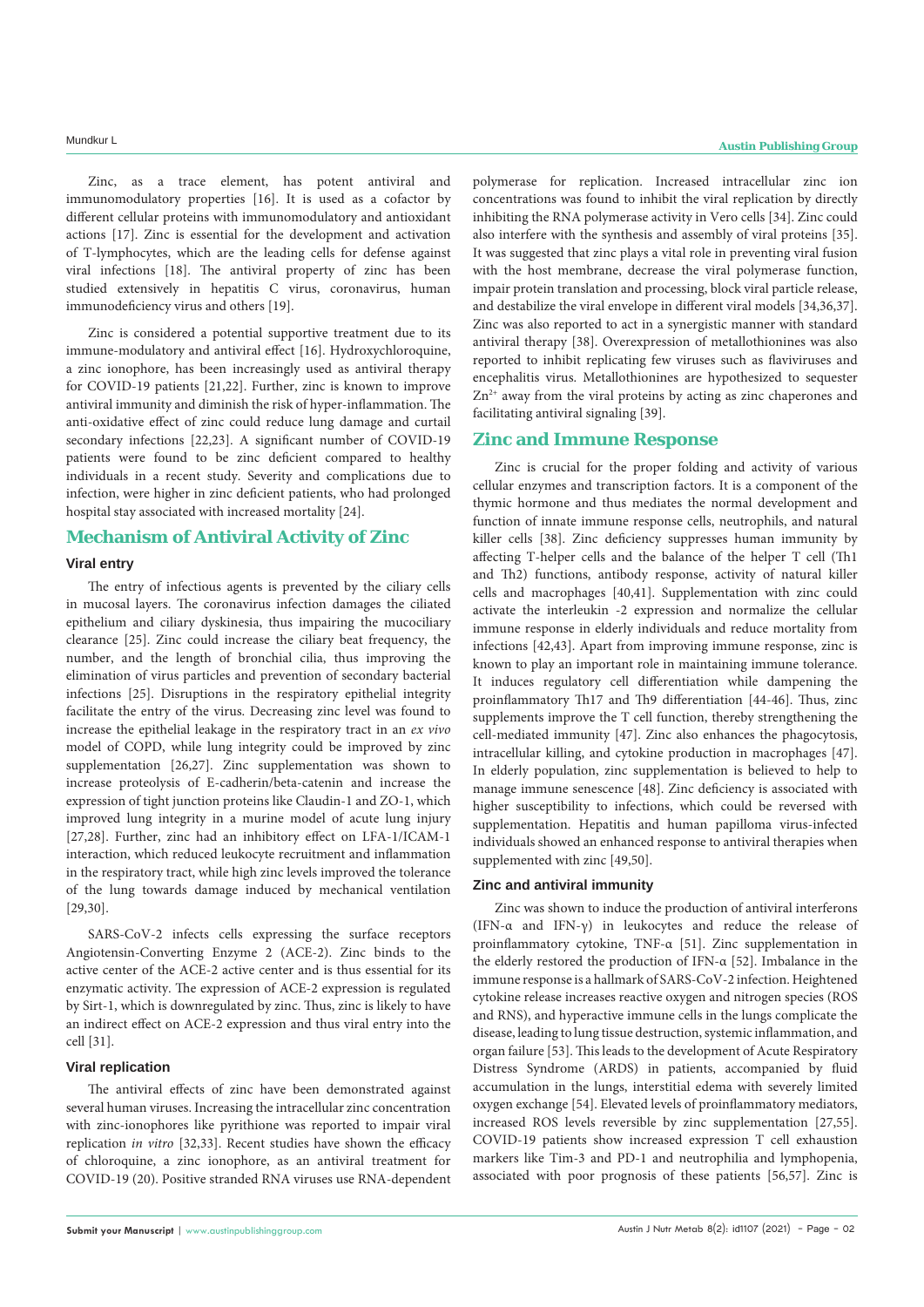

Figure 1: Role of Zinc in immune response and antiviral activity: Zinc supplementation may prevent viral entry, suppress viral replication and improve the antiviral immune response.

**Table 1:** Zinc supplementation in respiratory viral infections.

| <b>Supplement</b>  | Dose/Duration                               | <b>Disease</b>                      | <b>Effect</b>                   | Reference |
|--------------------|---------------------------------------------|-------------------------------------|---------------------------------|-----------|
| Zinc gluconate     | 10 mg of elemental zinc per day for 60 days | <b>Acute Respiratory Infections</b> | Decreased episodes              | [125]     |
|                    | 30 mg of elemental zinc for 12 months.      | Cystic fibrosis (children)          | Reduced duration of antibiotics | [126]     |
|                    | (5/11.5 mg) lozenges, every 2-3 h/d.        | Common cold                         | Reduced duration of illness     | [127]     |
| Zinc acetate       | 20 mg/d for 5 days                          | Lower RTI (children)                | Increased recovery rates (boys) | [113]     |
| Zinc bis-glycinate | 30 mg/d of elemental zinc for 7 days        | Lower RTI (children)                | Decreased duration of lower RTI | [128]     |
| Zinc sulphate      | 15 mg/d for 7 months                        | Common cold                         | Decreased incidence             | [129]     |
|                    | 60-90 mg/d for 12 months                    | Ventilation associated pneumonia    | Decreased incidence             | [130]     |
|                    | 20 mg/d of elemental of zinc for 2 weeks    | Lower RTI (children)                | Reduced morbidity               | [131]     |
| Zinc Oxide         | 5 mg/d for 12 months                        | Upper RTI (children)                | Decreased incidence             | [132]     |

RTI: Respiratory Tract Infection; mg/d: Milligram Per Day.

required for the development and function of lymphocytes and its supplementation can reverse lymphopenia [58,59]. In the recovery phase of COVID-19 patients an increase of CD14<sup>+</sup> monocytes and NK cells could be correlated with clinical improvement [60]. These CD14+ cells require sufficient intracellular zinc levels for phagocytic activity and inflammatory response [9], while zinc supplementation increased the cytotoxicity of NK cells and cytotoxic T cells toward their target cells [61]. These studies suggest that zinc balances immune response by influencing several cellular pathways.

#### **Zinc supplementation in viral infections**

Several studies showed reduced symptom severity, frequency, and duration of common cold after zinc supplementation. Higher susceptibility to infections associated with zinc deficiency could be reversed with supplementation. Further, zinc supplementation enhanced the response to antiviral therapies in hepatitis and human papilloma virus-infected individuals [49,50]. In patients with human immunodeficiency virus (HIV) infections, zinc supplementation was found to increase the peripheral CD4<sup>+</sup> T cells [62]. An increase in zinc deficiency with age increases the susceptibility of older individuals to viral infections. Elderly subjects supplemented with 45 mg elemental zinc/day for a year, demonstrated a remarkable reduction in the incidence of infection and plasma oxidative stress markers [58]. Zinc supplementation enhanced the NK cell cytotoxicity in both healthy and zinc deficient elderly individuals [63,64], and increased the peripheral CD4+ T cells in HIV patients [42]. A systematic metaanalysis showed that zinc consumed as gluconate lozenges reduce the first signs of cold duration and severity [65,66]. Few clinical studies in the last two decades are listed in Table 1.

#### **Zinc absorption and homeostasis**

The cellular homeostasis of zinc is mediated by two protein families of zinc transporters and metallothionein [67]. Zinc absorption occurs mostly in the small intestine by a carrier-mediated mechanism [68]. Zinc ions released from food during digestion, are transported across the cell membrane into the portal circulation by specific transport proteins. Zinc is delivered to tissues through systemic circulation as a complex bound to albumin or metallothionein [69]. Elimination of zinc from the body is mediated mainly through the gastrointestinal tract. The balance between total zinc absorption and endogenous intestinal excretion is the primary means of maintaining zinc homeostasis in animals [69]. Phytic acid and fibers in diet, bind to zinc in the gastrointestinal tract and limit its bio-availability, while proteins have a positive influence on absorption [70]. High dietary calcium intake [71], high dosage of iron [72], and cadmium level [73] are also reported to limit the bioavailability of zinc. A complex of zinc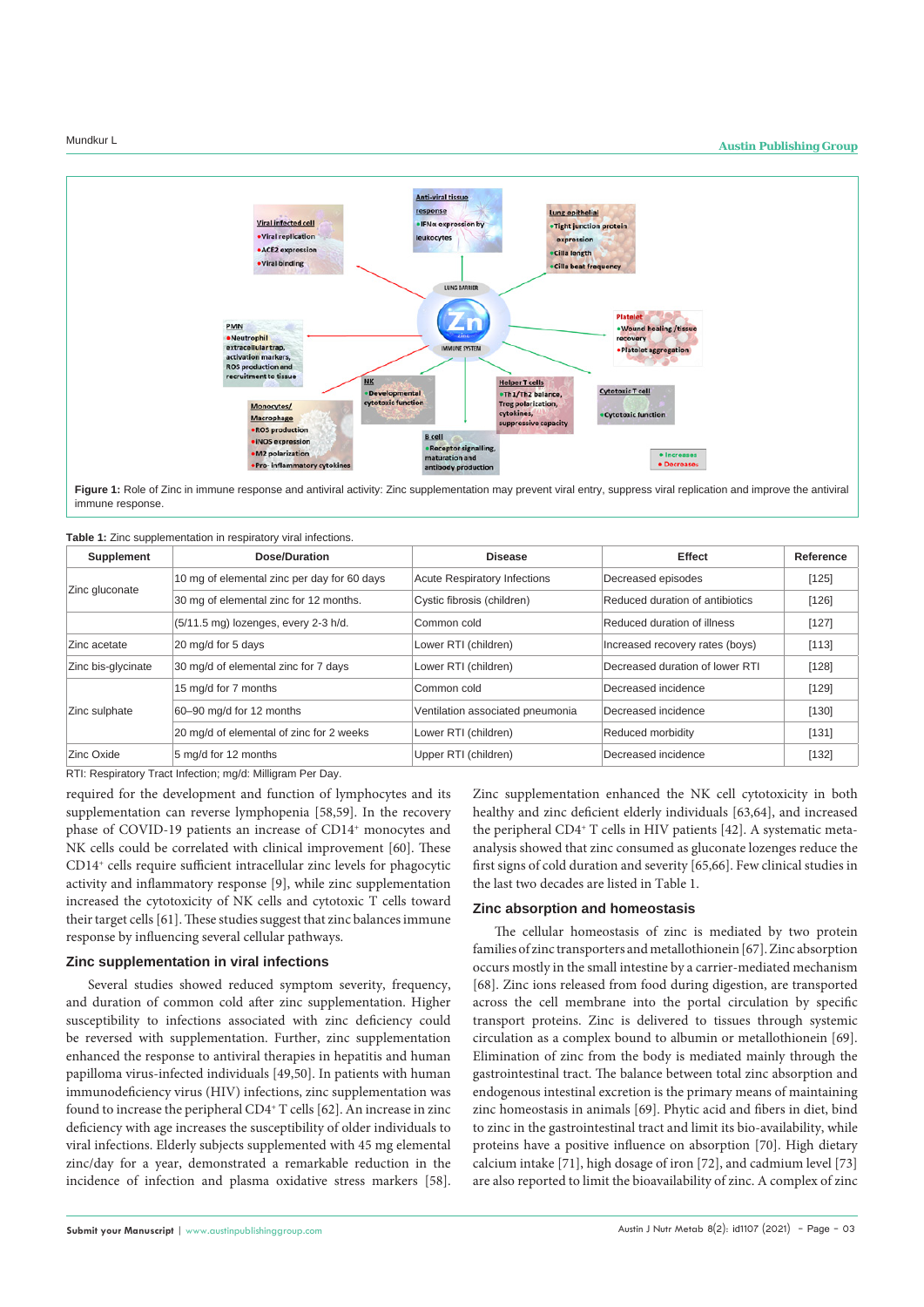with ligands, chelators, amino acids, and organic acids, increases its solubility and bioavailability [74].

#### **Zinc deficiency**

Zinc deficiency occurs most frequently in vegetarians, the elderly, and individuals with chronic gut diseases, which cause malabsorption [75]. Inherited diseases like acrodermatitis enteropathica and cystic fibrosis, as well as a high intake of copper, iron, or phytic acid, cause reduced absorption of zinc [76]. Currently, almost 17% of the global population suffers from zinc deficiency [77], and most importantly, it is responsible for 4% of global child morbidity and mortality [78]. Zinc deficiency is represented by growth retardation, loss of appetite, and impaired immune function. In severe deficiency cases, hair loss, diarrhea, delayed sexual maturation, impotence, hypogonadism in males, eye and skin lesions have also been reported [79-81]. Thymic atrophy, lymphopenia, and defective lymphocyte responses, resulting in a compromised immune system, are common due to zinc deficiency [82]. Inadequate zinc intake also causes significant etiological changes like adolescent nutritional dwarfism, diarrhea, pneumonia, disturbed neurological performances, and abnormal fetal development [83]. Zinc deficiency has also been correlated with acute viral hepatitis, liver cirrhosis, reduced testosterone and progesterone levels, and other reproductive abnormalities [76]. Other symptoms of zinc deficiency are weight loss, difficulty in wound healing, taste deviations, and mental fatigue [84-86]. In the absence of biomarkers to establish physiological zinc status, the early stages of zinc insufficiency are rarely recognized [87]. Clinical symptoms of zinc deficiency can be present even in the absence of abnormal laboratory indices [79]. Thus, it is always essential to determine the plasma levels of zinc, which is also not very straightforward as free zinc levels are very low in serum or plasma. Generally, clinical factors such as digestive diseases and zinc deficiency symptoms are considered when determining the need for zinc supplementation.

# **Sources and daily recommended dose of zinc**

Zinc is found in several plant and animal products. Some of the major food products include oysters, red meat, poultry, seafood, fortified breakfast cereals, beans, nuts, whole grains, and dairy products [88]. The average daily Recommended Daily Allowance (RDA) of zinc as defined by the US Institute of Medicine/Food and Nutrition board in the 2001 Dietary Reference Intakes (DRIs) is 11mg/day for men and 8mg/day for women [89]. The requirement is higher for vegetarians as zinc is not readily available from a vegetarian diet [79]. The pharmacological dose of zinc is equivalent to 40mg/day of elemental zinc, the tolerable upper intake level for zinc in adults. Zinc supplements are recommended to avoid nutrient imbalances and to manage diseases, wherein zinc may be used as an adjunct therapy [90].

### **Comparative bioavailability and efficacy of zinc supplements**

Zinc is supplemented in humans as sulfate, acetate, gluconate, picolinate, histidine and methionine salts [91]. Very few studies involve a direct comparison of the bioavailability of different forms of zinc in humans. The important fact is that the form of zinc needs to become dissociated into zinc ions, which then bind to ligands (proteins) for transport [92]. The organic sources of zinc such as complexes of the metal with amino acids or organic acids, have been

reported to meet the requirement at lower doses and have a better effect than inorganic salts [93-95].

In a randomized, double-masked, 3-way crossover study, watersoluble zinc salts gluconate, sulfate, and acetate were given as a supplement in 15 healthy adults. This study showed that zinc citrate and gluconate had comparable absorption, which was significantly higher than zinc oxide [96]. The absorption of zinc from zinc methionine, zinc sulfate, and zinc polysorbate either in a water solution or added to a standard meal was compared in nine adults in another study. The plasma levels of zinc were significantly higher with zinc methionine and polyascorbate than zinc sulfate. Supplementation with meal reduced the absorption of all the forms of zinc [91,97]. In one study, the comparative absorption of zinc after oral administration of zinc picolinate, zinc citrate and zinc gluconate were studied in 15 healthy human volunteers in a double-blind four-period crossover design. Zinc levels significantly increased in hair, urine and erythrocytes at the end of 4 weeks following oral supplementation of zinc picolinate but not with the citrate and gluconate forms suggesting picolinate form may have better bioavailability [98]. Zinc chelated with methionine was also found to have better bioavailability compared to zinc oxide and zinc polysaccharides in beagle dogs [97]. The higher bioavailability of zinc methionine over other zinc sources is attributed to the stable methionine complex, which is preferentially transported into tissues compared to other amino acids. It is reported to be a more potent antioxidant than vitamin E, vitamin C, β-carotene, and 4-6 times more effective than other zinc salts such as oxide and sulfate, citrate, gluconate, and picolinate [99,100]. Compared to polyascorbate and sulfate, zinc methionine has 16% better absorption capability (Figure 2) [91]. These studies suggest that organic source of zinc is better absorbed compared to zinc salts.

Corroborating these studies, the efficacy of organic zinc was also reported to be better than zinc salts. Shrimp fed diets with organic zinc supplementation (methionine, lysine and glycine chelates) produced significantly higher growth, survival and immune parameters than ZnSO<sub>4</sub> treatment [101]. Zinc nicotinate, an organic source, was significantly better than zinc carbonate salt in improving growth performance, hematology, serum biochemical constituents oxidative stress, and immunity in rats [102]. Similar results were observed in sheep supplemented with zinc methionine, which showed improved growth, energy balance, and gastrointestinal development [103].

### **Clinical Studies with Zinc Supplements**

#### **Zinc citrate**

Zinc citrate has been widely studied in the improvement of oral health. In a crossover clinical study, zinc citrate dentifrice showed a 24-52% reduction in anaerobic bacteria and streptococci compared to control formulation after 14 days. The zinc citrate dentifrice could reduce biofilm formation and also significantly reduce anaerobic bacteria and streptococci, five hours post brushing compared to control [104]. In another clinical study, the use of zinc citrate dentifrice for 6 months showed a statistically significant (50.2%) reduction in severe plaque and severe gingivitis (66.7%) reduction in over the control dentifrice [105].

#### **Zinc gluconate**

Zinc gluconate supplementation for three months showed efficacy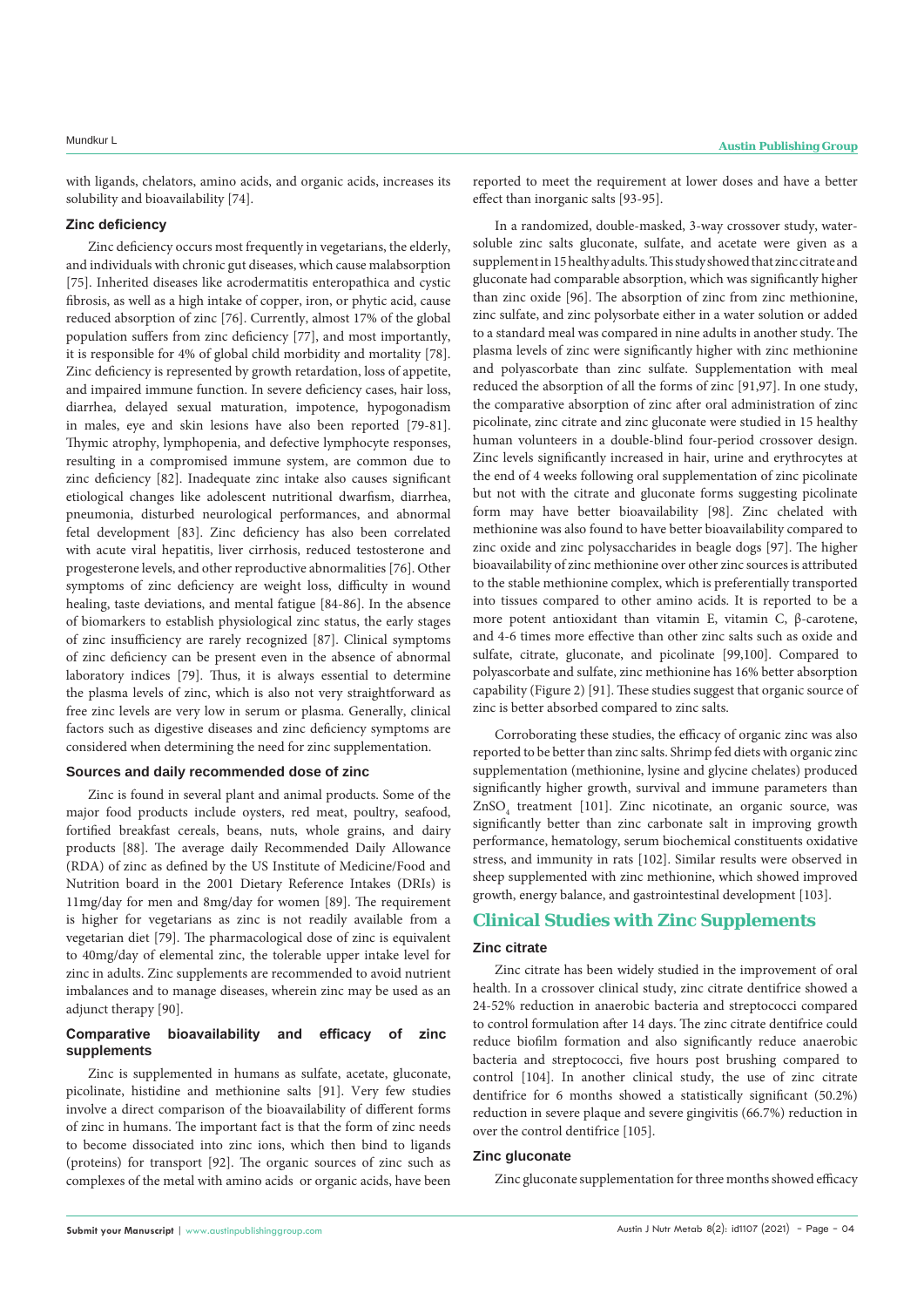

in reducing acne in a multicenter randomized, double-blind trial in comparison with minocycline [106]. In a randomized, double-blind, placebo-controlled trial, of zinc gluconate supplementation in elderly subjects for 12 months, the incidence of infections, TNF-α levels and plasma oxidative stress markers were significantly lower with zinc gluconate supplementation than placebo, suggesting its efficacy in immune modulation [107]. In another study, zinc gluconate supplementation for eight weeks significantly reduced the levels of hs CRP and IL-6 in serum compared to placebo, suggesting a favorable effect on obesity-related inflammation in young adults [108]. Zinc gluconate supplementation improved nutritional status and clinical outcome in patients with ulcerative colitis, reinforcing zinc's role as an important dietary component in disease control [109]. Zinc gluconate administration prior to allergen exposure significantly decreased the neutrophil infiltration and TNF-α release into the airways in mice. Zinc supplementation reduced airway hyperresponsiveness and serum IgE levels, although Th2 cytokine expression was not affected [110]. Dietary supplementation with zinc gluconate for three months effectively reduced respiratory morbidity in preschool children, suggesting that zinc gluconate supplements can positively influence response to infection and build immunity [111].

#### **Zinc acetate**

Zinc acetate was evaluated for the reduction in symptoms of cold and respiratory infections in clinical studies. Compared to placebo, zinc acetate supplemented individuals had a shorter mean overall duration of cold symptoms, cough, nasal discharge, and overall severity [112]. In a controlled trial, children in the age group of 2-24 months were treated with zinc acetate either alone or in combination with vitamin A. Recovery from illness severity and fever significantly better in zinc acetate treated boys compared to placebo control [113]. In another study, zinc acetate and chlorhexidine diacetate mouth rinse showed long-term efficacy against intra-oral halitosis than placebo mouth rinse [114].

#### **Zinc picolinate**

Zinc picolinate is an organic supplement wherein zinc atom is attached to a picolinic acid molecule. While the supplement is believed to increase bioavailability, scientific literature to support the claim is limited. In a clinical study, patients with COPD were supplemented with zinc picolinate for eight weeks, significantly increasing mean antioxidant (superoxide dismutase) and zinc levels. However, no significant change in levels of forced expiratory volume in one second (FEV1) and the ratio of FEV1 and Forced Vital Capacity (FVC), FEV1/FVC (%) parameters was observed after zinc supplementation [115].

#### **Zinc monomethionine**

Zinc methionine is a complex of zinc with DL- or L-methionine. The amino acid methionine is one of the essential amino acids for humans and a free radical scavenger due to the presence of sulfur atom. It is involved in the production of S-adenosyl methionine, L cysteine, and glutathione, which are involved in maintaining the cellular redox state. Dietary methionine and cysteine are important to ensure the health of the intestine and immune function. Unlike other zinc supplements, the methionine form does not remove iron from cells, causing anemia or increasing lead absorption [116].

Zinc methionine acts as a potent free radical scavenger and inhibitor of oxidative stress and cellular injury. Zinc methionine was shown to resist binding with dietary fiber and phytate, which usually inhibits zinc absorption. Compared to other salts, zinc methionine showed higher inhibition of superoxides (Figure 3a) and hydroxyl free radicals (Figure 3b) [99]. The antioxidant activity of zinc methionine was reported to be comparable to vitamins E, C, and β-carotene, and significantly more than other zinc salts.

Zinc methionine supplemented to 48 patients orally for three months showed improvement in the global acne count. 80-100 % improvement was observed in 78% (38/48) patients. A significant reduction in pustules, papules and closed comedones was reported in the study [117]. Zinc methionine as a dietary supplement in laying hens showed positive effects on the zinc status of liver, duodenum, jejunum, intestinal morphology, and metallothionein mRNA expression [118]. A 24 week, randomized controlled study on 27 client-owned dogs with chronic Canine Atopic Dermatitis (CAD) receiving zinc methionine showed a significant decrease in Canine Atopic Dermatitis Lesion Index (CADLI) and pruritus Visual Analog Scale (VAS) [119]. Better bioavailability of Cu-and Zn- in

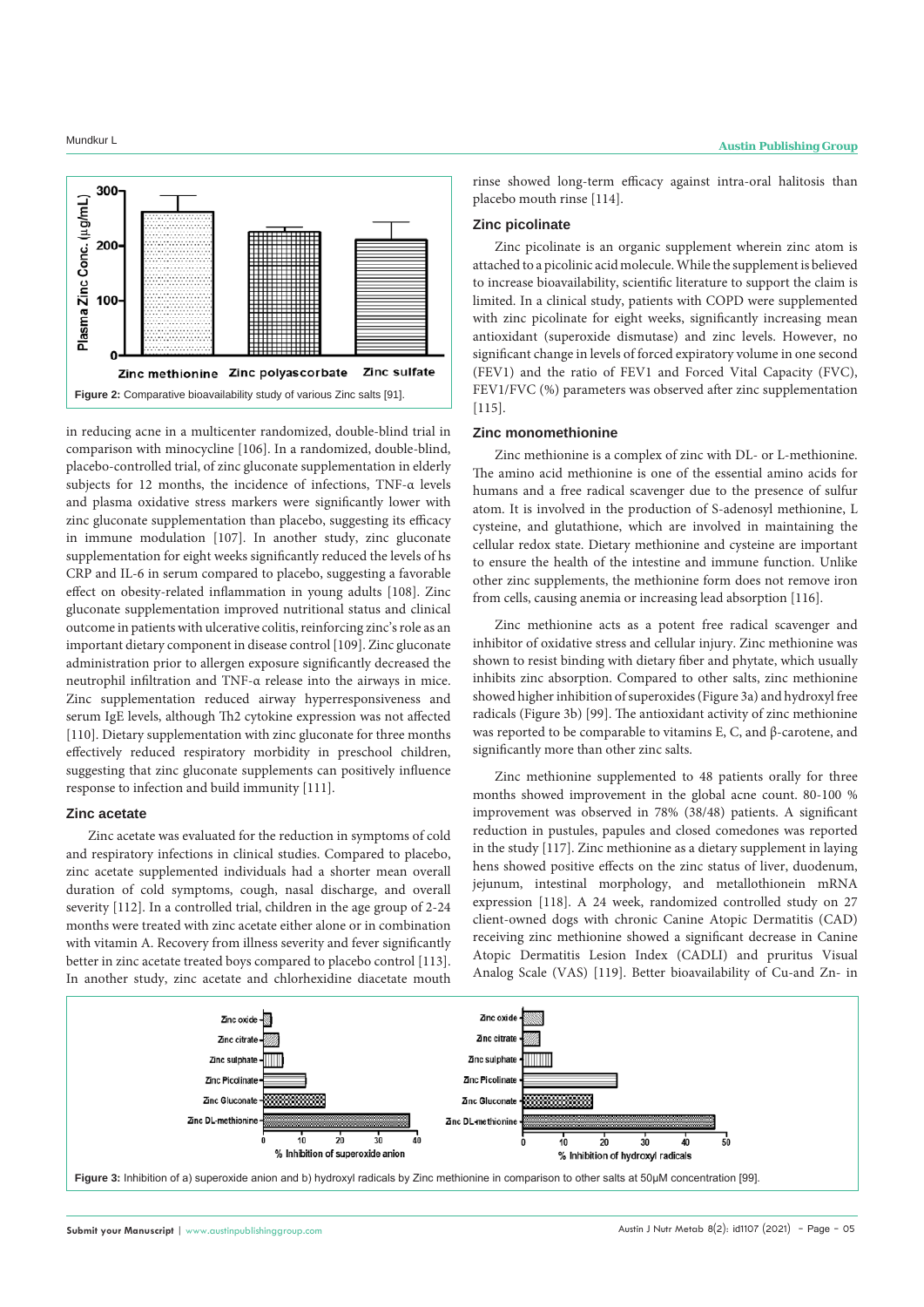|  | <b>Table 2: Role of Zinc in COVID-19.</b> |
|--|-------------------------------------------|
|--|-------------------------------------------|

| S.No           | <b>Title</b>                                                                                                                                                   | Reference |
|----------------|----------------------------------------------------------------------------------------------------------------------------------------------------------------|-----------|
| 1              | Zinc for the prevention and treatment of SARS-CoV-2 and other acute viral respiratory infections: a rapid review.                                              | [133]     |
| 2              | Zinc supplementation for males during COVID-19: Is it beneficial.                                                                                              | [134]     |
| 3              | Zinc sulfate in combination with a zinc ionophore may improve outcomes in hospitalized COVID-19 patients.                                                      | $[122]$   |
| 4              | Targeting zinc metalloenzymes in coronavirus disease 2019.                                                                                                     | [135]     |
| 5              | Treatment of SARS-CoV-2 with high dose oral zinc salts: A report on four patients.                                                                             | [123]     |
| 6              | Treatment with Zinc is Associated with Reduced In-Hospital Mortality Among COVID-19 Patients: A Multi-Center Cohort Study                                      | [136]     |
| $\overline{7}$ | Association Between Low Zinc Levels and Severity of Acute Respiratory Distress Syndrome by New Coronavirus (SARS-CoV-2).                                       | $[137]$   |
| 8              | Prediction of survival odds in COVID-19 by zinc, age and selenoprotein P as composite biomarker.                                                               | [138]     |
| 9              | Zinc against COVID-19? Symptom surveillance and deficiency risk groups.                                                                                        | [139]     |
| 10             | COVID-19: Poor outcomes in patients with zinc deficiency.                                                                                                      | [124]     |
| 11             | Investigate Oral Zinc as a Prophylactic Treatment for Those at Risk for COVID-19.                                                                              | [140]     |
| 12             | Zinc and COVID-19: Basis of Current Clinical Trials.                                                                                                           | [141]     |
| 13             | Randomised controlled trial for high-dose intravenous zinc as adjunctive therapy in SARS-CoV-2 (COVID-19) positive critically ill patients:<br>trial protocol. | $[142]$   |
| 14             | Can Zn Be a Critical Element in COVID-19 Treatment?                                                                                                            | [143]     |
| 15             | Possible role of zinc (Zn) as an adjunctive therapy in gastrointestinal symptoms of COVID-19 infectious disease.                                               | $[144]$   |
| 16             | Do Zinc Supplements Enhance the Clinical Efficacy of Hydroxychloroquine?: a Randomized, Multicenter Trial.                                                     | [145]     |

gut absorption value, plasma, and liver tissue was observed in female sheep with Cu- and Zn-methionine supplementation compared to Cu- and Zn-sulphate [120]. In a recent clinical study, a phytomineral supplement containing zeaxanthin, lutein, piperine, extracts of bilberry and saffron, in combination with zinc monomethionine, maintained eye health and stalled further progression of early-stage dryness in patients with age-related macular degeneration [121].

### **Current status and future perspectives**

Zinc has proven antiviral and immune-boosting activities and is considered as a prophylactic or adjunct therapy for SARS-CoV-2 infection. Several clinical trials using zinc as either a prophylactic or adjunct therapy are being carried out in different parts of the world, highlighting this mineral's relevance for COVID-19. Several researchers have speculated the role of zinc in COVID-19 pathogenesis and prophylaxis. Table 2 lists the publications related to the role of zinc in COVID-19.

So far, one clinical study has shown better outcome in patients supplemented with zinc and one case study reports beneficial effects of zinc supplementation for COVID-19 progression [122,123]. Complications associated with COVID-19 infection were found to be higher in patients with lower levels of zinc compared to healthy individuals [124]. Although we may not yet understand the optimum level of zinc supplementation for COVID-19 infection, it is well established that zinc levels are important to develop resistance against the infection and positively influence the immune system. Thus, it is imperative to choose the right supplement with a proven safety record. Organic source of zinc appears to be better absorbed compared to zinc salts. Zinc as gluconate, citrate, and methionine chelates are extensively studied. Surprisingly, although Zinc picolinate is widely used as a supplement with greater bioavailability claims, there are very few scientific studies to back this claim. The methionine form of Zinc (Zinc monomethionine) may be the preferred supplement due to its superior bioavailability. Methionine is involved in the synthesis of several essential hormones and growth factors and is the methyl donor in biological reactions in the form of S-adenosyl methionine. Another advantage could be that its least affected by diet composition and does not affect the iron absorption. Robust immune system and resistance to infection are the need of the hour and zinc supplements may be the answer to tackle the pandemic positively. These strategies will definitely help humanity in facing the future emergence of pandemic infections.

# **Conclusions**

The current pandemic of SARS-CoV-2 infection has prompted researchers to look for essential nutrient supplements with antiviral properties and induce an effective immune response. Although randomized controlled studies on the effect of zinc supplements on SARS-CoV2 infection are minimal, several trials are being planned and few are ongoing. Evidence from literature, strongly suggests that zinc supplementation may be highly beneficial in reducing the severity and morbidity associated with the infection. Zinc supplements are cost effective and are simple options to respond to oxidative stress, uncontrolled inflammation and infection caused by the virus. Choosing the right supplement for the population at risk may be highly helpful for tackling the pandemic more effectively.

# **Acknowledgment**

The authors acknowledge the scientific writing team of Sabinsa corporation and Sami Labs Limited for their help in preparing the manuscript.

# **Conflicts of Interest**

All the authors are affiliated with Sami-Sabinsa Group Limited or Sabinsa Corporation.

### **References**

1. [WHO/FAO. Vitamin and mineral requirements in human nutrition: report of a](http://www.fao.org/ag/humannutrition/36659-04427f866c8b2539d8e47d408cad5f3f9.pdf)  [joint FAO/WHO expert consultation. 2 edition. Bangkok, Thailand: Geneva:](http://www.fao.org/ag/humannutrition/36659-04427f866c8b2539d8e47d408cad5f3f9.pdf)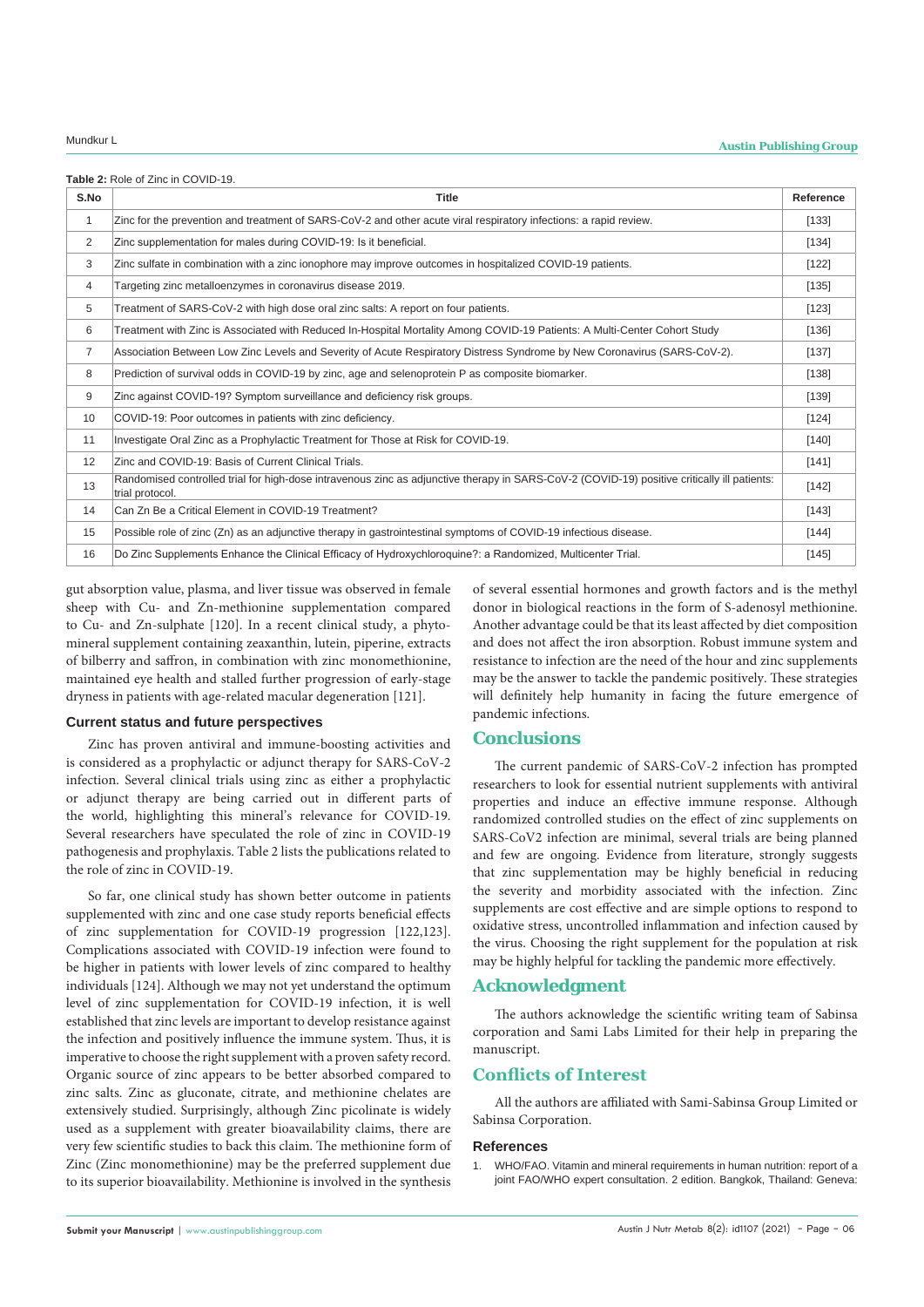[FAO/WHO. 1998; 230-245.](http://www.fao.org/ag/humannutrition/36659-04427f866c8b2539d8e47d408cad5f3f9.pdf)

- 2. [King JC. Zinc: an essential but elusive nutrient. Am J Clin Nutr. 2011; 94:](https://pubmed.ncbi.nlm.nih.gov/21715515/)  [679S-684S.](https://pubmed.ncbi.nlm.nih.gov/21715515/)
- 3. [Roohani N, Hurrell R, Kelishadi R, Schulin R. Zinc and its importance for](https://pubmed.ncbi.nlm.nih.gov/23914218/)  [human health: An integrative review. J Res Med Sci. 2013; 18: 144-157.](https://pubmed.ncbi.nlm.nih.gov/23914218/)
- 4. [Mammadova-Bach E, Braun A. Zinc Homeostasis in Platelet-Related](https://www.ncbi.nlm.nih.gov/pmc/articles/PMC6861892/)  [Diseases. International Journal of Molecular Sciences. 2019; 20: 5258.](https://www.ncbi.nlm.nih.gov/pmc/articles/PMC6861892/)
- 5. [Kambe T, Tsuji T, Hashimoto A, Itsumura N. The Physiological, Biochemical,](https://pubmed.ncbi.nlm.nih.gov/26084690/)  [and Molecular Roles of Zinc Transporters in Zinc Homeostasis and](https://pubmed.ncbi.nlm.nih.gov/26084690/)  [Metabolism. Physiol Rev. 2015; 95: 749-784.](https://pubmed.ncbi.nlm.nih.gov/26084690/)
- White JV, Guenter P, Jensen G, Malone A, Schofield M. Consensus [Statement of the Academy of Nutrition and Dietetics/American Society for](https://pubmed.ncbi.nlm.nih.gov/22709779/)  [Parenteral and Enteral Nutrition: Characteristics Recommended for the](https://pubmed.ncbi.nlm.nih.gov/22709779/)  [Identification and Documentation of Adult Malnutrition \(Undernutrition\).](https://pubmed.ncbi.nlm.nih.gov/22709779/)  [Journal of the Academy of Nutrition and Dietetics. 2012; 112: 730-738.](https://pubmed.ncbi.nlm.nih.gov/22709779/)
- Updated rapid risk assessment from ECDC on the novel coronavirus disease [2019 \(COVID-19\) pandemic: increased transmission in the EU/EEA and the](https://www.eurosurveillance.org/content/10.2807/1560-7917.ES.2020.25.10.2003121)  [UK. Euro surveillance: bulletin Europeen sur les maladies transmissibles =](https://www.eurosurveillance.org/content/10.2807/1560-7917.ES.2020.25.10.2003121)  [European communicable disease bulletin. 2020; 25.](https://www.eurosurveillance.org/content/10.2807/1560-7917.ES.2020.25.10.2003121)
- 8. [Wessels I, Rink L. Micronutrients in autoimmune diseases: possible](https://pubmed.ncbi.nlm.nih.gov/31841960/)  [therapeutic benefits of zinc and vitamin D. J Nutr Biochem. 2020; 77: 108240.](https://pubmed.ncbi.nlm.nih.gov/31841960/)
- Wessels I, Maywald M, Rink L. Zinc as a Gatekeeper of Immune Function. [Nutrients. 2017; 9: 1286.](https://pubmed.ncbi.nlm.nih.gov/29186856/)
- 10. [Guo YR, Cao QD, Hong ZS, Tan YY, Chen SD, Jin HJ, et al. The origin,](https://pubmed.ncbi.nlm.nih.gov/32169119/)  [transmission and clinical therapies on coronavirus disease 2019 \(COVID-19\)](https://pubmed.ncbi.nlm.nih.gov/32169119/)  [outbreak - an update on the status. Mil Med Res. 2020; 7: 11.](https://pubmed.ncbi.nlm.nih.gov/32169119/)
- Zhou Y, Zeng Z, Xu Y, Ying J, Wang B, Majeed M, et al. Application of [Bacillus coagulans in Animal Husbandry and Its Underlying Mechanisms.](https://pubmed.ncbi.nlm.nih.gov/32182789/)  [Animals \(Basel\). 2020; 10: 454.](https://pubmed.ncbi.nlm.nih.gov/32182789/)
- 12. [van Doremalen N, Bushmaker T, Morris DH, Holbrook MG, Gamble A,](https://pubmed.ncbi.nlm.nih.gov/32182409/)  [Williamson BN, et al. Aerosol and Surface Stability of SARS-CoV-2 as](https://pubmed.ncbi.nlm.nih.gov/32182409/)  [Compared with SARS-CoV-1. N Engl J Med. 2020; 382: 1564-1567.](https://pubmed.ncbi.nlm.nih.gov/32182409/)
- 13. [Yang X, Yu Y, Xu J, Shu H, Xia J, Liu H, et al. Clinical course and outcomes](https://www.thelancet.com/journals/lanres/article/PIIS2213-2600(20)30079-5/fulltext)  [of critically ill patients with SARS-CoV-2 pneumonia in Wuhan, China: a](https://www.thelancet.com/journals/lanres/article/PIIS2213-2600(20)30079-5/fulltext)  [single-centered, retrospective, observational study. Lancet Respir Med.](https://www.thelancet.com/journals/lanres/article/PIIS2213-2600(20)30079-5/fulltext)  [2020.](https://www.thelancet.com/journals/lanres/article/PIIS2213-2600(20)30079-5/fulltext)
- 14. [Galimberti S, Baldini C, Barate C, Ricci F, Balducci S, Grassi S, et al.](https://www.ncbi.nlm.nih.gov/pmc/articles/PMC7202852/)  [The CoV-2 outbreak: how hematologists could help to fight Covid-19.](https://www.ncbi.nlm.nih.gov/pmc/articles/PMC7202852/)  [Pharmacological research. 2020; 157: 104866.](https://www.ncbi.nlm.nih.gov/pmc/articles/PMC7202852/)
- 15. [Yazdanpanah F, Hamblin MR, Rezaei N. The immune system and](https://pubmed.ncbi.nlm.nih.gov/32502542/)  [COVID-19: Friend or foe? Life sciences. 2020; 256: 117900.](https://pubmed.ncbi.nlm.nih.gov/32502542/)
- 16. [Zhang L, Liu Y. Potential interventions for novel coronavirus in China: A](https://pubmed.ncbi.nlm.nih.gov/32052466/)  [systematic review. Journal of medical virology. 2020; 92: 479-490.](https://pubmed.ncbi.nlm.nih.gov/32052466/)
- 17. [Iddir M, Brito A, Dingeo G, Fernandez Del Campo SS, Samouda H, La Frano](https://pubmed.ncbi.nlm.nih.gov/32471251/)  [MR, et al. Strengthening the Immune System and Reducing Inflammation](https://pubmed.ncbi.nlm.nih.gov/32471251/)  [and Oxidative Stress through Diet and Nutrition: Considerations during the](https://pubmed.ncbi.nlm.nih.gov/32471251/)  [COVID-19 Crisis. Nutrients. 2020; 12: 1562.](https://pubmed.ncbi.nlm.nih.gov/32471251/)
- 18. [Wintergerst ES, Maggini S, Hornig DH. Immune-enhancing role of vitamin C](https://pubmed.ncbi.nlm.nih.gov/16373990/)  [and zinc and effect on clinical conditions. Ann Nutr Metab. 2006; 50: 85-94.](https://pubmed.ncbi.nlm.nih.gov/16373990/)
- 19. [Barocas JA, So-Armah K, Cheng DM, Lioznov D, Baum M, Gallagher K, et](https://pubmed.ncbi.nlm.nih.gov/31246992/)  [al. Zinc deficiency and advanced liver fibrosis among HIV and hepatitis C](https://pubmed.ncbi.nlm.nih.gov/31246992/)  [co-infected anti-retroviral naïve persons with alcohol use in Russia. PloS](https://pubmed.ncbi.nlm.nih.gov/31246992/)  [one. 2019; 14: e0218852.](https://pubmed.ncbi.nlm.nih.gov/31246992/)
- 20. [Wang M, Cao R, Zhang L, Yang X, Liu J, Xu M, et al. Remdesivir and](https://pubmed.ncbi.nlm.nih.gov/32020029/)  [chloroquine effectively inhibit the recently emerged novel coronavirus \(2019](https://pubmed.ncbi.nlm.nih.gov/32020029/) [nCoV\) in vitro. Cell research. 2020; 30: 269-271.](https://pubmed.ncbi.nlm.nih.gov/32020029/)
- 21. [Xue J, Moyer A, Peng B, Wu J, Hannafon BN, Ding WQ. Chloroquine is a](https://www.ncbi.nlm.nih.gov/pmc/articles/PMC4182877/)  [zinc ionophore. PloS one. 2014; 9: e109180.](https://www.ncbi.nlm.nih.gov/pmc/articles/PMC4182877/)
- 22. [Wessels I, Rolles B, Rink L. The Potential Impact of Zinc Supplementation](https://www.ncbi.nlm.nih.gov/pmc/articles/PMC7365891/)  [on COVID-19 Pathogenesis. Frontiers in Immunology. 2020; 11: 1712.](https://www.ncbi.nlm.nih.gov/pmc/articles/PMC7365891/)
- 23. [Rahman MT, Idid SZ. Can Zn Be a Critical Element in COVID-19 Treatment?](https://www.ncbi.nlm.nih.gov/pmc/articles/PMC7250542/)  [Biological trace element research. 2020: 1-9.](https://www.ncbi.nlm.nih.gov/pmc/articles/PMC7250542/)
- 24. [Jothimani D, Kailasam E, Danielraj S, Nallathambi B, Ramachandran H,](https://www.ncbi.nlm.nih.gov/pmc/articles/PMC7482607/)  [Sekar P, et al. COVID-19: Poor outcomes in patients with zinc deficiency. Int](https://www.ncbi.nlm.nih.gov/pmc/articles/PMC7482607/)  [J Infect Dis. 2020; 100: 343-349.](https://www.ncbi.nlm.nih.gov/pmc/articles/PMC7482607/)
- 25. [Chilvers MA, McKean M, Rutman A, Myint BS, Silverman M, O'Callaghan](https://pubmed.ncbi.nlm.nih.gov/11829103/)  [C. The effects of coronavirus on human nasal ciliated respiratory epithelium.](https://pubmed.ncbi.nlm.nih.gov/11829103/)  [Eur Respir J. 2001; 18: 965-970.](https://pubmed.ncbi.nlm.nih.gov/11829103/)
- 26. [Roscioli E, Jersmann HP, Lester S, Badiei A, Fon A, Zalewski P, et al.](https://www.ncbi.nlm.nih.gov/pmc/articles/PMC5723110/)  [Zinc deficiency as a codeterminant for airway epithelial barrier dysfunction](https://www.ncbi.nlm.nih.gov/pmc/articles/PMC5723110/)  in an *ex vivo* [model of COPD. International journal of chronic obstructive](https://www.ncbi.nlm.nih.gov/pmc/articles/PMC5723110/)  [pulmonary disease. 2017; 12: 3503-3510.](https://www.ncbi.nlm.nih.gov/pmc/articles/PMC5723110/)
- 27. [Wessels I, Pupke JT, von Trotha KT, Gombert A, Himmelsbach A, Fischer](https://pubmed.ncbi.nlm.nih.gov/31915307/)  [HJ, et al. Zinc supplementation ameliorates lung injury by reducing neutrophil](https://pubmed.ncbi.nlm.nih.gov/31915307/)  [recruitment and activity. Thorax. 2020; 75: 253-261.](https://pubmed.ncbi.nlm.nih.gov/31915307/)
- 28. [Bao S, Knoell DL. Zinc modulates cytokine-induced lung epithelial cell barrier](https://pubmed.ncbi.nlm.nih.gov/16844947/)  [permeability. American journal of physiology Lung cellular and molecular](https://pubmed.ncbi.nlm.nih.gov/16844947/)  [physiology. 2006; 291: L1132-L1141.](https://pubmed.ncbi.nlm.nih.gov/16844947/)
- 29. [Novick SG, Godfrey JC, Pollack RL, Wilder HR. Zinc-induced suppression](https://pubmed.ncbi.nlm.nih.gov/9352505/)  [of inflammation in the respiratory tract, caused by infection with human](https://pubmed.ncbi.nlm.nih.gov/9352505/)  [rhinovirus and other irritants. Medical hypotheses. 1997; 49: 347-357.](https://pubmed.ncbi.nlm.nih.gov/9352505/)
- 30. [Boudreault F, Pinilla-Vera M, Englert JA, Kho AT, Isabelle C, Arciniegas AJ,](https://pubmed.ncbi.nlm.nih.gov/28570269/)  [et al. Zinc deficiency primes the lung for ventilator-induced injury. JCI insight.](https://pubmed.ncbi.nlm.nih.gov/28570269/)  [2017; 2: e86507.](https://pubmed.ncbi.nlm.nih.gov/28570269/)
- 31. [Rosenkranz E, Metz CH, Maywald M, Hilgers RD, Weßels I, Senff T, et](https://pubmed.ncbi.nlm.nih.gov/26614004/)  [al. Zinc supplementation induces regulatory T cells by inhibition of Sirt-](https://pubmed.ncbi.nlm.nih.gov/26614004/)[1 deacetylase in mixed lymphocyte cultures. Molecular nutrition & food](https://pubmed.ncbi.nlm.nih.gov/26614004/)  [research. 2016; 60: 661-6371.](https://pubmed.ncbi.nlm.nih.gov/26614004/)
- 32. [Uchide N, Ohyama K, Bessho T, Yuan B, Yamakawa T. Effect of antioxidants](https://pubmed.ncbi.nlm.nih.gov/12406505/#:~:text=The antioxidant pyrrolidine dithiocarbamate (PDTC,DNA fragmentation or IV production.)  [on apoptosis induced by influenza virus infection: inhibition of viral gene](https://pubmed.ncbi.nlm.nih.gov/12406505/#:~:text=The antioxidant pyrrolidine dithiocarbamate (PDTC,DNA fragmentation or IV production.)  [replication and transcription with pyrrolidine dithiocarbamate. Antiviral Res.](https://pubmed.ncbi.nlm.nih.gov/12406505/#:~:text=The antioxidant pyrrolidine dithiocarbamate (PDTC,DNA fragmentation or IV production.)  [2002; 56: 207-217.](https://pubmed.ncbi.nlm.nih.gov/12406505/#:~:text=The antioxidant pyrrolidine dithiocarbamate (PDTC,DNA fragmentation or IV production.)
- 33. [Krenn BM, Gaudernak E, Holzer B, Lanke K, Van Kuppeveld FJ, Seipelt](https://pubmed.ncbi.nlm.nih.gov/18922875/)  [J. Antiviral activity of the zinc ionophores pyrithione and hinokitiol against](https://pubmed.ncbi.nlm.nih.gov/18922875/)  [picornavirus infections. J Virol. 2009; 83: 58-64.](https://pubmed.ncbi.nlm.nih.gov/18922875/)
- 34. [te Velthuis AJ, van den Worm SH, Sims AC, Baric RS, Snijder EJ, van](https://pubmed.ncbi.nlm.nih.gov/21079686/)  [Hemert MJ. Zn\(2+\) inhibits coronavirus and arterivirus RNA polymerase](https://pubmed.ncbi.nlm.nih.gov/21079686/)  [activity in vitro and zinc ionophores block the replication of these viruses in](https://pubmed.ncbi.nlm.nih.gov/21079686/)  [cell culture. PLoS Pathog. 2010; 6: e1001176.](https://pubmed.ncbi.nlm.nih.gov/21079686/)
- 35. [Read SA, Obeid S, Ahlenstiel C, Ahlenstiel G. The Role of Zinc in Antiviral](https://pubmed.ncbi.nlm.nih.gov/31305906/)  [Immunity. Adv Nutr. 2019; 10: 696-710.](https://pubmed.ncbi.nlm.nih.gov/31305906/)
- 36. [Suara RO, Crowe JE. Effect of zinc salts on respiratory syncytial virus](https://pubmed.ncbi.nlm.nih.gov/14982765/)  [replication. Antimicrobial agents and chemotherapy. 2004; 48: 783-790.](https://pubmed.ncbi.nlm.nih.gov/14982765/)
- 37. [Cai H, Zhang Y, Ma Y, Sun J, Liang X, Li J. Zinc binding activity of human](https://pubmed.ncbi.nlm.nih.gov/25855728/)  [metapneumovirus M2-1 protein is indispensable for viral replication and](https://pubmed.ncbi.nlm.nih.gov/25855728/)  pathogenesis *in vivo*[. J Virol. 2015; 89: 6391-6405.](https://pubmed.ncbi.nlm.nih.gov/25855728/)
- 38. [Overbeck S, Rink L, Haase H. Modulating the immune response by oral](https://pubmed.ncbi.nlm.nih.gov/18250973/)  zinc supplementation: a single approach for multiple diseases. Archivum [immunologiae et therapiae experimentalis. 2008; 56: 15-30.](https://pubmed.ncbi.nlm.nih.gov/18250973/)
- 39. [Schoggins JW, Wilson SJ, Panis M, Murphy MY, Jones CT, Bieniasz P, et](https://www.nature.com/articles/nature09907)  [al. A diverse range of gene products are effectors of the type I interferon](https://www.nature.com/articles/nature09907)  [antiviral response. Nature. 2011; 472: 481-485.](https://www.nature.com/articles/nature09907)
- 40. [Prasad AS. Effects of zinc deficiency on Th1 and Th2 cytokine shifts. The](https://pubmed.ncbi.nlm.nih.gov/10944485/#:~:text=Zinc deficiency in an experimental,not affected during zinc deficiency.)  [Journal of infectious diseases. 2000; 182: S62-S68.](https://pubmed.ncbi.nlm.nih.gov/10944485/#:~:text=Zinc deficiency in an experimental,not affected during zinc deficiency.)
- Haase H, Rink L. The immune system and the impact of zinc during aging. [Immun Ageing. 2009; 6: 9.](https://pubmed.ncbi.nlm.nih.gov/19523191/)
- 42. [Haase H, Rink L. The immune system and the impact of zinc during aging.](https://pubmed.ncbi.nlm.nih.gov/19523191/)  [Immunity & Ageing. 2009; 6: 9.](https://pubmed.ncbi.nlm.nih.gov/19523191/)
- 43. Gammoh NZ, Rink L. Zinc in Infection and Inflammation. Nutrients. 2017; 9: 624.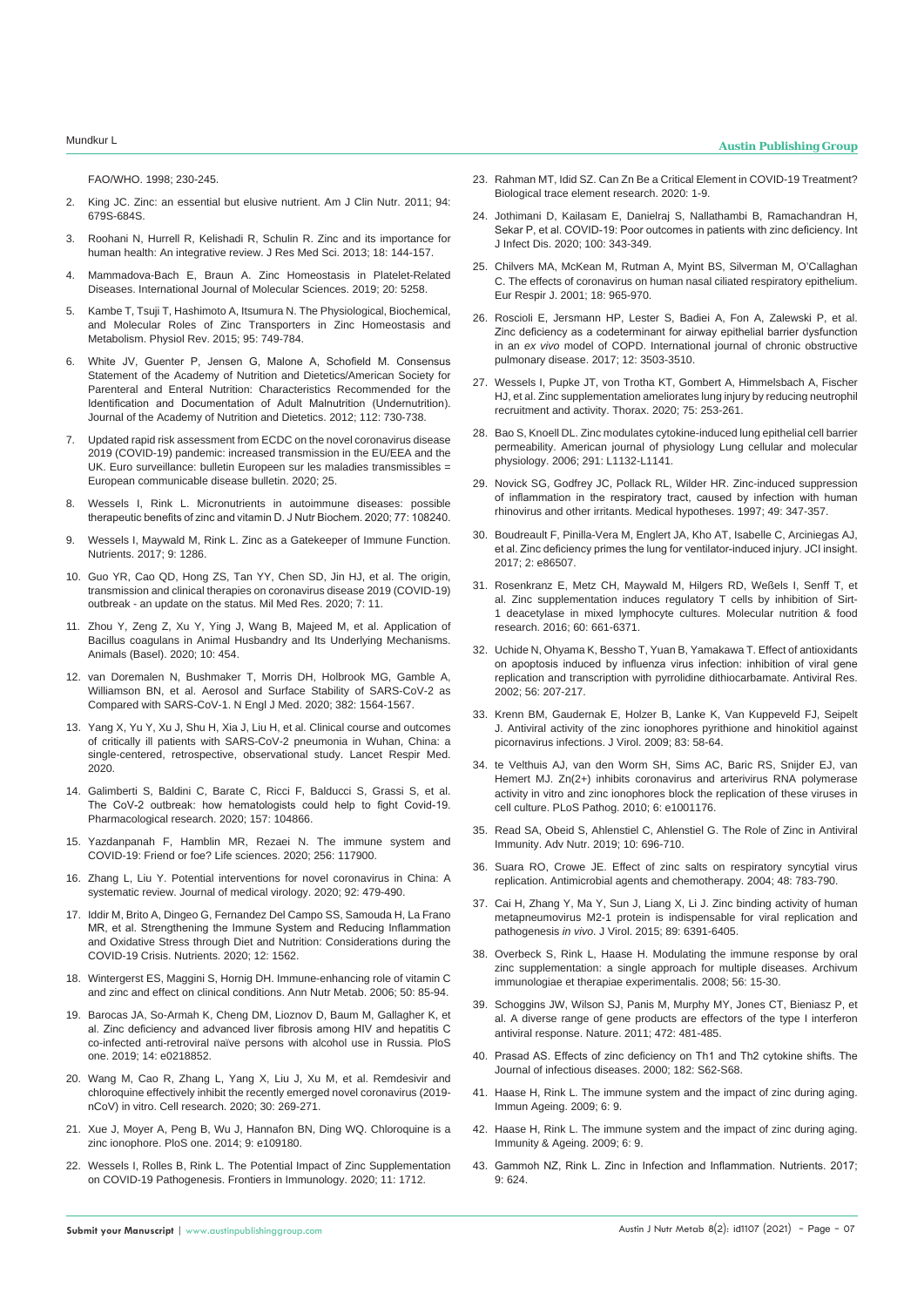- 44. [Rosenkranz E, Maywald M, Hilgers RD, Brieger A, Clarner T, Kipp M, et al.](https://pubmed.ncbi.nlm.nih.gov/26895672/)  [Induction of regulatory T cells in Th1-/Th17-driven experimental autoimmune](https://pubmed.ncbi.nlm.nih.gov/26895672/)  [encephalomyelitis by zinc administration. J Nutr Biochem. 2016; 29: 116-](https://pubmed.ncbi.nlm.nih.gov/26895672/) [123.](https://pubmed.ncbi.nlm.nih.gov/26895672/)
- 45. [Kitabayashi C, Fukada T, Kanamoto M, Ohashi W, Hojyo S, Atsumi T, et al.](https://pubmed.ncbi.nlm.nih.gov/20215335/)  [Zinc suppresses Th17 development](https://pubmed.ncbi.nlm.nih.gov/20215335/) *via* inhibition of STAT3 activation. Int [Immunol. 2010; 22: 375-386.](https://pubmed.ncbi.nlm.nih.gov/20215335/)
- 46. [Maywald M, Wang F, Rink L. Zinc supplementation plays a crucial role in T](https://pubmed.ncbi.nlm.nih.gov/29439842/#:~:text=On the one hand%2C zinc,hence triggering the immunological defense.)  [helper 9 differentiation in allogeneic immune reactions and non-activated T](https://pubmed.ncbi.nlm.nih.gov/29439842/#:~:text=On the one hand%2C zinc,hence triggering the immunological defense.)  [cells. J Trace Elem Med Biol. 2018; 50: 482-488.](https://pubmed.ncbi.nlm.nih.gov/29439842/#:~:text=On the one hand%2C zinc,hence triggering the immunological defense.)
- 47. [Nagulendran K, Ramalingam M, Vava Mohideen H. Preventive role of](https://pharmacologyonline.silae.it/files/archives/2007/vol2/31_Nagulendran.pdf)  [Cyperus rotundus rhizomes extract on age associated changes in glucose](https://pharmacologyonline.silae.it/files/archives/2007/vol2/31_Nagulendran.pdf)  [and lipids. Pharmacologyonline. 2007; 2.](https://pharmacologyonline.silae.it/files/archives/2007/vol2/31_Nagulendran.pdf)
- 48. [Boukaiba N, Flament C, Acher S, Chappuis P, Piau A, Fusselier M, et al. A](https://pubmed.ncbi.nlm.nih.gov/8460613/)  [physiological amount of zinc supplementation: effects on nutritional, lipid,](https://pubmed.ncbi.nlm.nih.gov/8460613/)  [and thymic status in an elderly population. Am J Clin Nutr. 1993; 57: 566-](https://pubmed.ncbi.nlm.nih.gov/8460613/) [572.](https://pubmed.ncbi.nlm.nih.gov/8460613/)
- 49. Bae SN, Lee KH, Kim JH, Lee SJ, Park LO. Zinc induces apoptosis on cervical carcinoma cells by p53-dependent and -independent pathway. Biochem Biophys Res Commun. 2017; 484: 218-223.
- 50. [Himoto T, Hosomi N, Nakai S, Deguchi A, Kinekawa F, Matsuki M, et al.](https://pubmed.ncbi.nlm.nih.gov/17710674/)  [Efficacy of zinc administration in patients with hepatitis C virus-related](https://pubmed.ncbi.nlm.nih.gov/17710674/)  [chronic liver disease. Scand J Gastroenterol. 2007; 42: 1078-1087.](https://pubmed.ncbi.nlm.nih.gov/17710674/)
- 51. [Ibs KH, Rink L. Zinc-altered immune function. J Nutr. 2003;133: 1452s-1456s.](https://pubmed.ncbi.nlm.nih.gov/12730441/)
- 52. [Cakman I, Kirchner H, Rink L. Zinc supplementation reconstitutes the](https://pubmed.ncbi.nlm.nih.gov/9282827/)  [production of interferon-alpha by leukocytes from elderly persons. Journal of](https://pubmed.ncbi.nlm.nih.gov/9282827/)  [interferon & cytokine research: the official journal of the International Society](https://pubmed.ncbi.nlm.nih.gov/9282827/)  [for Interferon and Cytokine Research. 1997; 17: 469-472.](https://pubmed.ncbi.nlm.nih.gov/9282827/)
- 53. [Cheng ZJ, Shan J. 2019 Novel coronavirus: where we are and what we](https://pubmed.ncbi.nlm.nih.gov/32072569/)  [know. Infection. 2020; 48: 155-163.](https://pubmed.ncbi.nlm.nih.gov/32072569/)
- 54. [Mehta P, McAuley DF, Brown M, Sanchez E, Tattersall RS, Manson JJ.](https://pubmed.ncbi.nlm.nih.gov/32192578/)  [COVID-19: consider cytokine storm syndromes and immunosuppression.](https://pubmed.ncbi.nlm.nih.gov/32192578/)  [Lancet \(London, England\). 2020; 395: 1033-1034.](https://pubmed.ncbi.nlm.nih.gov/32192578/)
- 55. [Wessels I, Haase H, Engelhardt G, Rink L, Uciechowski P. Zinc deficiency](https://pubmed.ncbi.nlm.nih.gov/22902331/)  [induces production of the proinflammatory cytokines IL-1β and TNFα in](https://pubmed.ncbi.nlm.nih.gov/22902331/)  [promyeloid cells via epigenetic and redox-dependent mechanisms. J Nutr](https://pubmed.ncbi.nlm.nih.gov/22902331/)  [Biochem. 2013; 24: 289-297.](https://pubmed.ncbi.nlm.nih.gov/22902331/)
- 56. [Diao B, Wang C, Tan Y, Chen X, Liu Y, Ning L, et al. Reduction and](https://pubmed.ncbi.nlm.nih.gov/32425950/)  [Functional Exhaustion of T Cells in Patients With Coronavirus Disease 2019](https://pubmed.ncbi.nlm.nih.gov/32425950/)  [\(COVID-19\). Front Immunol. 2020; 11: 827.](https://pubmed.ncbi.nlm.nih.gov/32425950/)
- 57. [Liu J, Li S, Liu J, Liang B, Wang X, Wang H, et al. Longitudinal characteristics](https://pubmed.ncbi.nlm.nih.gov/32361250/)  [of lymphocyte responses and cytokine profiles in the peripheral blood of](https://pubmed.ncbi.nlm.nih.gov/32361250/)  [SARS-CoV-2 infected patients. EBioMedicine. 2020;5 5: 102763.](https://pubmed.ncbi.nlm.nih.gov/32361250/)
- 58. [Hönscheid A, Rink L, Haase H. T-lymphocytes: a target for stimulatory and](https://pubmed.ncbi.nlm.nih.gov/19519463/)  [inhibitory effects of zinc ions. Endocrine, metabolic & immune disorders drug](https://pubmed.ncbi.nlm.nih.gov/19519463/)  [targets. 2009; 9: 132-144.](https://pubmed.ncbi.nlm.nih.gov/19519463/)
- 59. [Kaltenberg J, Plum LM, Ober-Blöbaum JL, Hönscheid A, Rink L, Haase](https://pubmed.ncbi.nlm.nih.gov/20201035/)  H. Zinc signals promote IL-2-dependent proliferation of T cells. European [journal of immunology. 2010; 40: 1496-1503.](https://pubmed.ncbi.nlm.nih.gov/20201035/)
- 60. [Wen W, Su W, Tang H, Le W, Zhang X, Zheng Y, et al. Immune cell profiling](https://pubmed.ncbi.nlm.nih.gov/32377375/)  [of COVID-19 patients in the recovery stage by single-cell sequencing. Cell](https://pubmed.ncbi.nlm.nih.gov/32377375/)  [discovery. 2020 ;6: 31.](https://pubmed.ncbi.nlm.nih.gov/32377375/)
- 61. [Rolles B, Maywald M, Rink L. Influence of zinc deficiency and supplementation](https://www.sciencedirect.com/science/article/abs/pii/S1756464618303621)  [on NK cell cytotoxicity. Journal of Functional Foods. 2018; 48: 322-328.](https://www.sciencedirect.com/science/article/abs/pii/S1756464618303621)
- 62. [Asdamongkol N, Phanachet P, Sungkanuparph S. Low plasma zinc levels](https://pubmed.ncbi.nlm.nih.gov/24270132/)  [and immunological responses to zinc supplementation in HIV-infected](https://pubmed.ncbi.nlm.nih.gov/24270132/)  patients with immunological discordance after antiretroviral therapy. Jpn J [Infect Dis. 2013; 66: 469-474.](https://pubmed.ncbi.nlm.nih.gov/24270132/)
- 63. [Ravaglia G, Forti P, Maioli F, Bastagli L, Facchini A, Mariani E, et al. Effect](https://pubmed.ncbi.nlm.nih.gov/10648276/)  [of micronutrient status on natural killer cell immune function in healthy free](https://pubmed.ncbi.nlm.nih.gov/10648276/)[living subjects aged >/=90 y. Am J Clin Nutr. 2000; 71: 590-598.](https://pubmed.ncbi.nlm.nih.gov/10648276/)
- 64. [Mocchegiani E, Muzzioli M, Giacconi R, Cipriano C, Gasparini N, Franceschi](https://pubmed.ncbi.nlm.nih.gov/12714254/)  [C, et al. Metallothioneins/PARP-1/IL-6 interplay on natural killer cell activity](https://pubmed.ncbi.nlm.nih.gov/12714254/)  [in elderly: parallelism with nonagenarians and old infected humans. Effect of](https://pubmed.ncbi.nlm.nih.gov/12714254/)  [zinc supply. Mech Ageing Dev. 2003; 124: 459-468.](https://pubmed.ncbi.nlm.nih.gov/12714254/)
- 65. [Singh M, Das RR. Clinical potential of zinc in prophylaxis of the common](https://pubmed.ncbi.nlm.nih.gov/21702650/)  [cold. Expert Rev Respir Med. 2011; 5: 301-303.](https://pubmed.ncbi.nlm.nih.gov/21702650/)
- 66. [Singh M, Das RR. Zinc for the common cold. The Cochrane database of](https://pubmed.ncbi.nlm.nih.gov/23775705/)  [systematic reviews. 2011: CD001364.](https://pubmed.ncbi.nlm.nih.gov/23775705/)
- 67. [Bonaventura P, Benedetti G, Albarède F, Miossec P. Zinc and its role in](https://pubmed.ncbi.nlm.nih.gov/25462582/)  [immunity and inflammation. Autoimmunity Reviews. 2015; 14: 277-285.](https://pubmed.ncbi.nlm.nih.gov/25462582/)
- 68. [Cousins RJ. Absorption, transport, and hepatic metabolism of copper and](https://pubmed.ncbi.nlm.nih.gov/3885271/)  [zinc: special reference to metallothionein and ceruloplasmin. Physiol Rev.](https://pubmed.ncbi.nlm.nih.gov/3885271/)  [1985; 65: 238-309.](https://pubmed.ncbi.nlm.nih.gov/3885271/)
- 69. [Hambidge M, Krebs NF. Interrelationships of key variables of human zinc](https://pubmed.ncbi.nlm.nih.gov/11375444/)  [homeostasis: relevance to dietary zinc requirements. Annu Rev Nutr. 2001;](https://pubmed.ncbi.nlm.nih.gov/11375444/)  [21: 429-452.](https://pubmed.ncbi.nlm.nih.gov/11375444/)
- 70. [Hambidge KM, Miller LV, Krebs NF. Physiological requirements for zinc. Int](https://www.ncbi.nlm.nih.gov/pmc/articles/PMC4495350/)  [J Vitam Nutr Res. 2011; 81: 72-78.](https://www.ncbi.nlm.nih.gov/pmc/articles/PMC4495350/)
- 71. [Wood RJ, Zheng JJ. High dietary calcium intakes reduce zinc absorption](https://pubmed.ncbi.nlm.nih.gov/9174476/)  [and balance in humans. Am J Clin Nutr. 1997; 65: 1803-1809.](https://pubmed.ncbi.nlm.nih.gov/9174476/)
- 72. [Whittaker P. Iron and zinc interactions in humans. Am J Clin Nutr. 1998; 68:](https://pubmed.ncbi.nlm.nih.gov/9701159/)  [442S-446S.](https://pubmed.ncbi.nlm.nih.gov/9701159/)
- 73. [Brzóska MM, Moniuszko-Jakoniuk J. Interactions between cadmium and](https://pubmed.ncbi.nlm.nih.gov/11524135/)  [zinc in the organism. Food and chemical toxicology: an international journal](https://pubmed.ncbi.nlm.nih.gov/11524135/)  [published for the British Industrial Biological Research Association. 2001;](https://pubmed.ncbi.nlm.nih.gov/11524135/)  [39: 967-980.](https://pubmed.ncbi.nlm.nih.gov/11524135/)
- 74. [Brnić M, Wegmüller R, Zeder C, Senti G, Hurrell RF. Influence of phytase,](https://pubmed.ncbi.nlm.nih.gov/24966411/)  [EDTA, and polyphenols on zinc absorption in adults from porridges fortified](https://pubmed.ncbi.nlm.nih.gov/24966411/)  [with zinc sulfate or zinc oxide. J Nutr. 2014; 144: 1467-1473.](https://pubmed.ncbi.nlm.nih.gov/24966411/)
- 75. [Krebs NF. Update on zinc deficiency and excess in clinical pediatric practice.](https://pubmed.ncbi.nlm.nih.gov/23689110/)  [Ann Nutr Metab. 2013; 62: 19-29.](https://pubmed.ncbi.nlm.nih.gov/23689110/)
- 76. [Chasapis CT, Ntoupa P-SA, Spiliopoulou CA, Stefanidou ME. Recent](https://pubmed.ncbi.nlm.nih.gov/32394086/)  [aspects of the effects of zinc on human health. Archives of Toxicology. 2020;](https://pubmed.ncbi.nlm.nih.gov/32394086/)  [94: 1443-1460.](https://pubmed.ncbi.nlm.nih.gov/32394086/)
- 77. [White JV, Guenter P, Jensen G, Malone A, Schofield M, Academy of N, et](https://pubmed.ncbi.nlm.nih.gov/22709779/)  [al. Consensus statement of the Academy of Nutrition and Dietetics/American](https://pubmed.ncbi.nlm.nih.gov/22709779/)  [Society for Parenteral and Enteral Nutrition: characteristics recommended](https://pubmed.ncbi.nlm.nih.gov/22709779/)  [for the identification and documentation of adult malnutrition \(undernutrition\).](https://pubmed.ncbi.nlm.nih.gov/22709779/)  [J Acad Nutr Diet. 2012; 112: 730-738.](https://pubmed.ncbi.nlm.nih.gov/22709779/)
- 78. [Penny ME. Zinc Supplementation in Public Health. Annals of Nutrition and](https://pubmed.ncbi.nlm.nih.gov/23689111/)  [Metabolism. 2013; 62: 31-42.](https://pubmed.ncbi.nlm.nih.gov/23689111/)
- 79. [Maret W, Sandstead HH. Zinc requirements and the risks and benefits of](https://pubmed.ncbi.nlm.nih.gov/16632171/)  [zinc supplementation. J Trace Elem Med Biol. 2006; 20: 3-18.](https://pubmed.ncbi.nlm.nih.gov/16632171/)
- 80. [Prasad AS. Zinc deficiency: its characterization and treatment. Met Ions Biol](https://pubmed.ncbi.nlm.nih.gov/15206115/)  [Syst. 2004; 41: 103-137.](https://pubmed.ncbi.nlm.nih.gov/15206115/)
- 81. Wang LC, Busbey S. Images in clinical medicine. Acquired acrodermatitis enteropathica. N Engl J Med. 2005; 352: 1121.
- 82. [Shankar AH, Prasad AS. Zinc and immune function: the biological basis of](https://pubmed.ncbi.nlm.nih.gov/9701160/)  [altered resistance to infection. Am J Clin Nutr. 1998; 68: 447S-463S.](https://pubmed.ncbi.nlm.nih.gov/9701160/)
- 83. [Bhowmik D, Bhattacharjee C, Kumar S. A potential medicinal importance of](http://bergenhelse.no/wp-content/uploads/2019/06/A-potential-medicinal-importance-of-zinc-in-human-health-and-chronic-disease.pdf)  [zinc in human health and chronic disease. Int J Pharm Biomed Sci. 2010;](http://bergenhelse.no/wp-content/uploads/2019/06/A-potential-medicinal-importance-of-zinc-in-human-health-and-chronic-disease.pdf)  [1: 5-11.](http://bergenhelse.no/wp-content/uploads/2019/06/A-potential-medicinal-importance-of-zinc-in-human-health-and-chronic-disease.pdf)
- 84. [Ploysangam A, Falciglia GA, Brehm BJ. Effect of marginal zinc deficiency on](https://pubmed.ncbi.nlm.nih.gov/9283119/)  [human growth and development. J Trop Pediatr. 1997; 43: 192-198.](https://pubmed.ncbi.nlm.nih.gov/9283119/)
- 85. [Nishi Y. Zinc and growth. J Am Coll Nutr. 1996; 15: 340-344.](https://pubmed.ncbi.nlm.nih.gov/8829089/)
- 86. [Heyneman CA. Zinc deficiency and taste disorders. Ann Pharmacother.](https://pubmed.ncbi.nlm.nih.gov/8835055/)  [1996; 30: 186-187.](https://pubmed.ncbi.nlm.nih.gov/8835055/)
- 87. [King JC, Brown KH, Gibson RS, Krebs NF, Lowe NM, Siekmann JH, et al.](https://pubmed.ncbi.nlm.nih.gov/26962190/)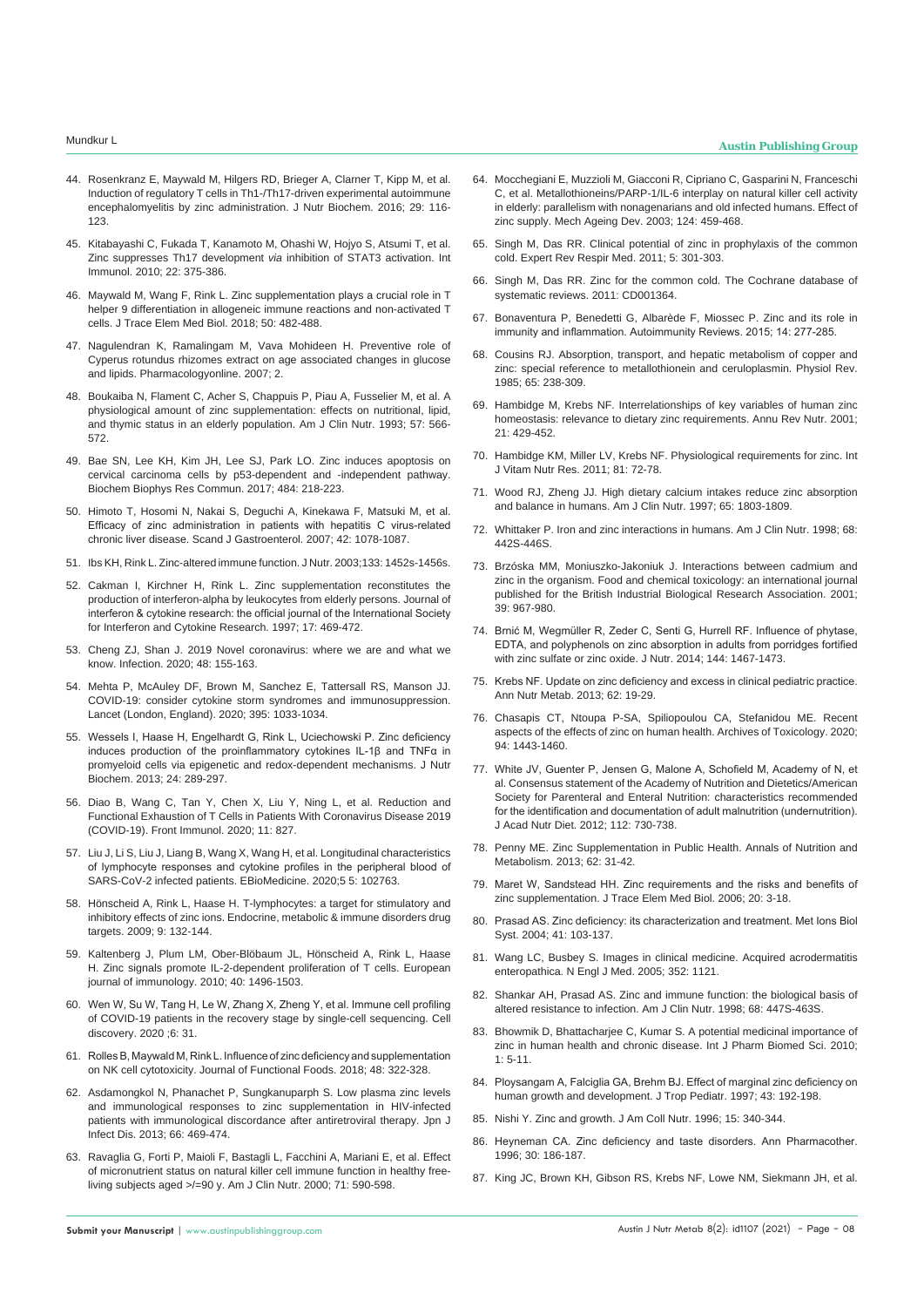[Biomarkers of Nutrition for Development \(BOND\)-Zinc Review. The Journal](https://pubmed.ncbi.nlm.nih.gov/26962190/)  [of Nutrition. 2016; 146: 858S-885S.](https://pubmed.ncbi.nlm.nih.gov/26962190/)

- 88. NUTTAB. 2010.
- 89. [Ruz M, Carrasco F, Rojas P, Basfi-fer K, Hernández MC, Pérez A. Nutritional](https://pubmed.ncbi.nlm.nih.gov/30600497/)  [Effects of Zinc on Metabolic Syndrome and Type 2 Diabetes: Mechanisms](https://pubmed.ncbi.nlm.nih.gov/30600497/)  [and Main Findings in Human Studies. Biological Trace Element Research.](https://pubmed.ncbi.nlm.nih.gov/30600497/)  [2019; 188: 177-188.](https://pubmed.ncbi.nlm.nih.gov/30600497/)
- 90. [Santos HO, Teixeira FJ, Schoenfeld BJ. Dietary](https://pubmed.ncbi.nlm.nih.gov/31303527/) *vs.* pharmacological doses [of zinc: A clinical review. Clin Nutr. 2020; 39: 1345-1353.](https://pubmed.ncbi.nlm.nih.gov/31303527/)
- 91. [Rosado JL, Muñoz E, López P, Allen LH. Absorption of zinc sulfate,](https://www.sciencedirect.com/science/article/abs/pii/S0271531705807389)  [methionine, and polyascorbate in the presence and absence of a plant](https://www.sciencedirect.com/science/article/abs/pii/S0271531705807389)[based rural mexican diet. Nutrition Research. 1993; 13: 1141-1151.](https://www.sciencedirect.com/science/article/abs/pii/S0271531705807389)
- 92. [Tubek S. Selected zinc metabolism parameters in premenopausal and](https://pubmed.ncbi.nlm.nih.gov/17709905/)  [postmenopausal women with moderate and severe primary arterial](https://pubmed.ncbi.nlm.nih.gov/17709905/)  [hypertension. Biol Trace Elem Res. 2007; 116: 249-256.](https://pubmed.ncbi.nlm.nih.gov/17709905/)
- 93. [Moghaddam HN, Jahanian R. Immunological Responses of Broiler Chicks](https://www.animbiosci.org/upload/pdf/22-53.pdf)  [Can Be Modulated by Dietary Supplementation of Zinc-methionine in Place](https://www.animbiosci.org/upload/pdf/22-53.pdf)  [of Inorganic Zinc Sources. Asian-Australas J Anim Sci. 2009; 22: 396-403.](https://www.animbiosci.org/upload/pdf/22-53.pdf)
- 94. [Świątkiewicz S, Arczewska-Włosek A, Józefiak D. The efficacy of organic](https://www.cambridge.org/core/journals/world-s-poultry-science-journal/article/abs/efficacy-of-organic-minerals-in-poultry-nutrition-review-and-implications-of-recent-studies/831E8E08564D15B4FEC4294D84F36A30)  [minerals in poultry nutrition: review and implications of recent studies.](https://www.cambridge.org/core/journals/world-s-poultry-science-journal/article/abs/efficacy-of-organic-minerals-in-poultry-nutrition-review-and-implications-of-recent-studies/831E8E08564D15B4FEC4294D84F36A30)  [World's Poultry Science Journal. 2014; 70: 475-486.](https://www.cambridge.org/core/journals/world-s-poultry-science-journal/article/abs/efficacy-of-organic-minerals-in-poultry-nutrition-review-and-implications-of-recent-studies/831E8E08564D15B4FEC4294D84F36A30)
- 95. [Nagalakshmi D, Sridhar K, Parashuramulu S. Replacement of inorganic](https://www.ncbi.nlm.nih.gov/pmc/articles/PMC4774787/)  [zinc with lower levels of organic zinc \(zinc nicotinate\) on performance,](https://www.ncbi.nlm.nih.gov/pmc/articles/PMC4774787/)  [hematological and serum biochemical constituents, antioxidants status, and](https://www.ncbi.nlm.nih.gov/pmc/articles/PMC4774787/)  [immune responses in rats. Vet World. 2015; 8: 1156-1162.](https://www.ncbi.nlm.nih.gov/pmc/articles/PMC4774787/)
- 96. [Wegmuller R, Tay F, Zeder C, Brnic M, Hurrell RF. Zinc absorption by young](https://pubmed.ncbi.nlm.nih.gov/24259556/)  [adults from supplemental zinc citrate is comparable with that from zinc](https://pubmed.ncbi.nlm.nih.gov/24259556/)  [gluconate and higher than from zinc oxide. J Nutr. 2014; 144: 132-136.](https://pubmed.ncbi.nlm.nih.gov/24259556/)
- 97. [Lowe JA, Wiseman J. A comparison of the bioavailability of three dietary zinc](https://pubmed.ncbi.nlm.nih.gov/9868274/)  [sources using four different physiologic parameters in dogs. J Nutr. 1998;](https://pubmed.ncbi.nlm.nih.gov/9868274/)  [128: 2809S-2811S.](https://pubmed.ncbi.nlm.nih.gov/9868274/)
- 98. [Barrie SA, Wright JV, Pizzorno JE, Kutter E, Barron PC. Comparative](https://pubmed.ncbi.nlm.nih.gov/3630857/)  [absorption of zinc picolinate, zinc citrate and zinc gluconate in humans.](https://pubmed.ncbi.nlm.nih.gov/3630857/)  [Agents and Actions. 1987; 21: 223-228.](https://pubmed.ncbi.nlm.nih.gov/3630857/)
- 99. [Bagchi D, Bagchi M, Stohs SJ. Comparative in vitro oxygen radical scavenging](https://pubmed.ncbi.nlm.nih.gov/9112082/)  [ability of zinc methionine and selected zinc salts and antioxidants. General](https://pubmed.ncbi.nlm.nih.gov/9112082/)  [pharmacology. 1997; 28: 85-91.](https://pubmed.ncbi.nlm.nih.gov/9112082/)
- 100.[Bagchi D, Vuchetich PJ, Bagchi M, Tran MX, Krohn RL, Ray SD, et](https://pubmed.ncbi.nlm.nih.gov/9457480/)  [al. Protective effects of zinc salts on TPA-induced hepatic and brain](https://pubmed.ncbi.nlm.nih.gov/9457480/)  [lipid peroxidation, glutathione depletion, DNA damage and peritoneal](https://pubmed.ncbi.nlm.nih.gov/9457480/)  [macrophage activation in mice. General pharmacology. 1998; 30: 43-50.](https://pubmed.ncbi.nlm.nih.gov/9457480/)
- 101.[Lin S, Lin X, Yang Y, Li F, Luo L. Comparison of chelated zinc and zinc sulfate](https://www.sciencedirect.com/science/article/pii/S0044848613002032)  [as zinc sources for growth and immune response of shrimp \(Litopenaeus](https://www.sciencedirect.com/science/article/pii/S0044848613002032)  [vannamei\). Aquaculture. 2013; 406-407: 79-84.](https://www.sciencedirect.com/science/article/pii/S0044848613002032)
- 102.[Nagalakshmi D, Sridhar K, Parashuramulu S. Replacement of inorganic](https://www.ncbi.nlm.nih.gov/pmc/articles/PMC4774787/)  [zinc with lower levels of organic zinc \(zinc nicotinate\) on performance,](https://www.ncbi.nlm.nih.gov/pmc/articles/PMC4774787/)  [hematological and serum biochemical constituents, antioxidants status, and](https://www.ncbi.nlm.nih.gov/pmc/articles/PMC4774787/)  [immune responses in rats. Veterinary world. 2015; 8: 1156-1162.](https://www.ncbi.nlm.nih.gov/pmc/articles/PMC4774787/)
- 103.[Jafarpour N, Khorvash M, Rahmani HR, Pezeshki A, Hosseini Ghaffari](https://pubmed.ncbi.nlm.nih.gov/25580958/)  [M. Dose–responses of zinc–methionine supplements on growth, blood](https://pubmed.ncbi.nlm.nih.gov/25580958/)  [metabolites and gastrointestinal development in sheep. Journal of Animal](https://pubmed.ncbi.nlm.nih.gov/25580958/)  [Physiology and Animal Nutrition. 2015; 99: 668-765.](https://pubmed.ncbi.nlm.nih.gov/25580958/)
- 104.[Sreenivasan PK, Furgang D, Markowitz K, McKiernan M, Tischio-Bereski](https://pubmed.ncbi.nlm.nih.gov/18850117/)  [D, Devizio W, et al. Clinical anti-microbial efficacy of a new zinc citrate](https://pubmed.ncbi.nlm.nih.gov/18850117/)  [dentifrice. Clinical Oral Investigations. 2008; 13: 195-202.](https://pubmed.ncbi.nlm.nih.gov/18850117/)
- 105.[Williams C, McBride S, Mostler K, Petrone DM, Simone AJ, Crawford R,](https://pubmed.ncbi.nlm.nih.gov/10371876/)  [et al. Efficacy of a dentifrice containing zinc citrate for the control of plaque](https://pubmed.ncbi.nlm.nih.gov/10371876/)  [and gingivitis: a 6-month clinical study in adults. Compendium of continuing](https://pubmed.ncbi.nlm.nih.gov/10371876/)  [education in dentistry \(Jamesburg, NJ: 1995\). 1998; 19: 4-15.](https://pubmed.ncbi.nlm.nih.gov/10371876/)
- 106.[Dreno B, Moyse D, Alirezai M, Amblard P, Auffret N, Beylot C, et al.](https://pubmed.ncbi.nlm.nih.gov/11586012/)  [Multicenter randomized comparative double-blind controlled clinical trial of](https://pubmed.ncbi.nlm.nih.gov/11586012/)

[the safety and efficacy of zinc gluconate versus minocycline hydrochloride](https://pubmed.ncbi.nlm.nih.gov/11586012/)  [in the treatment of inflammatory acne vulgaris. Dermatology \(Basel,](https://pubmed.ncbi.nlm.nih.gov/11586012/)  [Switzerland\). 2001; 203: 135-140.](https://pubmed.ncbi.nlm.nih.gov/11586012/)

- 107.[Prasad AS, Beck FW, Bao B, Fitzgerald JT, Snell DC, Steinberg JD, et al.](https://pubmed.ncbi.nlm.nih.gov/17344507/)  [Zinc supplementation decreases incidence of infections in the elderly: effect](https://pubmed.ncbi.nlm.nih.gov/17344507/)  [of zinc on generation of cytokines and oxidative stress. Am J Clin Nutr. 2007;](https://pubmed.ncbi.nlm.nih.gov/17344507/)  [85: 837-844.](https://pubmed.ncbi.nlm.nih.gov/17344507/)
- 108.[Kim J, Ahn J. Effect of zinc supplementation on inflammatory markers and](https://pubmed.ncbi.nlm.nih.gov/24402636/)  [adipokines in young obese women. Biol Trace Elem Res. 2014; 157: 101-](https://pubmed.ncbi.nlm.nih.gov/24402636/) [106.](https://pubmed.ncbi.nlm.nih.gov/24402636/)
- 109.[de Moura MSB, Soares NRM, Barros SÉ L, de Pinho FA, Silva TMC, Bráz](https://pubmed.ncbi.nlm.nih.gov/31956928/)  [DC, et al. Zinc gluconate supplementation impacts the clinical improvement](https://pubmed.ncbi.nlm.nih.gov/31956928/)  [in patients with ulcerative colitis. Biometals: an international journal on the](https://pubmed.ncbi.nlm.nih.gov/31956928/)  [role of metal ions in biology, biochemistry, and medicine. 2020; 33: 15-27.](https://pubmed.ncbi.nlm.nih.gov/31956928/)
- 110. [Morgan CI, Ledford JR, Zhou P, Page K. Zinc supplementation alters airway](https://pubmed.ncbi.nlm.nih.gov/22151973/)  [inflammation and airway hyperresponsiveness to a common allergen.](https://pubmed.ncbi.nlm.nih.gov/22151973/)  [Journal of inflammation \(London, England\). 2011; 8: 36.](https://pubmed.ncbi.nlm.nih.gov/22151973/)
- 111. [Sazawal S, Black RE, Jalla S, Mazumdar S, Sinha A, Bhan MK. Zinc](https://pubmed.ncbi.nlm.nih.gov/9651405/)  [Supplementation Reduces the Incidence of Acute Lower Respiratory](https://pubmed.ncbi.nlm.nih.gov/9651405/)  [Infections in Infants and Preschool Children: A Double-blind, Controlled](https://pubmed.ncbi.nlm.nih.gov/9651405/)  [Trial. Pediatrics. 1998; 102: 1-5.](https://pubmed.ncbi.nlm.nih.gov/9651405/)
- 112.[Prasad AS, Fitzgerald JT, Bao B, Beck FW, Chandrasekar PH. Duration](https://pubmed.ncbi.nlm.nih.gov/10929163/)  [of symptoms and plasma cytokine levels in patients with the common cold](https://pubmed.ncbi.nlm.nih.gov/10929163/)  [treated with zinc acetate. A randomized, double-blind, placebo-controlled](https://pubmed.ncbi.nlm.nih.gov/10929163/)  [trial. Annals of internal medicine. 2000; 133: 245-252.](https://pubmed.ncbi.nlm.nih.gov/10929163/)
- 113. [Mahalanabis D, Lahiri M, Paul D, Gupta S, Gupta A, Wahed MA, et al.](https://pubmed.ncbi.nlm.nih.gov/14985218/)  [Randomized, double-blind, placebo-controlled clinical trial of the efficacy of](https://pubmed.ncbi.nlm.nih.gov/14985218/)  [treatment with zinc or vitamin A in infants and young children with severe](https://pubmed.ncbi.nlm.nih.gov/14985218/)  [acute lower respiratory infection. Am J Clin Nutr. 2004; 79: 430-436.](https://pubmed.ncbi.nlm.nih.gov/14985218/)
- 114.[Erovic Ademovski S, Mårtensson C, Persson GR, Renvert S. The long](https://pubmed.ncbi.nlm.nih.gov/28727160/)[term effect of a zinc acetate and chlorhexidine diacetate containing mouth](https://pubmed.ncbi.nlm.nih.gov/28727160/)  [rinse on intra-oral halitosis-A randomized clinical trial. Journal of clinical](https://pubmed.ncbi.nlm.nih.gov/28727160/)  [periodontology. 2017; 44: 1010-1019.](https://pubmed.ncbi.nlm.nih.gov/28727160/)
- 115.[Kirkil G, Hamdi Muz M, Seçkin D, Sahin K, Küçük O. Antioxidant effect](https://www.sciencedirect.com/science/article/pii/S0954611108000425)  [of zinc picolinate in patients with chronic obstructive pulmonary disease.](https://www.sciencedirect.com/science/article/pii/S0954611108000425)  [Respiratory medicine. 2008; 102: 840-844.](https://www.sciencedirect.com/science/article/pii/S0954611108000425)
- 116. [Chien XX, Zafra-Stone S, Bagchi M, Bagchi D. Bioavailability, antioxidant](https://pubmed.ncbi.nlm.nih.gov/17012778/)  [and immune-enhancing properties of zinc methionine. BioFactors \(Oxford,](https://pubmed.ncbi.nlm.nih.gov/17012778/)  [England\). 2006; 27: 231-244.](https://pubmed.ncbi.nlm.nih.gov/17012778/)
- 117.[Sardana K, Garg VK. An observational study of methionine-bound zinc with](https://pubmed.ncbi.nlm.nih.gov/20666829/)  [antioxidants for mild to moderate acne vulgaris. Dermatologic therapy. 2010;](https://pubmed.ncbi.nlm.nih.gov/20666829/)  [23: 411-418.](https://pubmed.ncbi.nlm.nih.gov/20666829/)
- 118. [Li L, Li H, Zhou W, Feng J, Zou X. Effects of zinc methionine supplementation](https://pubmed.ncbi.nlm.nih.gov/31328268/)  [on laying performance, zinc status, intestinal morphology, and expressions](https://pubmed.ncbi.nlm.nih.gov/31328268/)  [of zinc transporters' mRNA in laying hens. Journal of the Science of Food](https://pubmed.ncbi.nlm.nih.gov/31328268/)  [and Agriculture. 2019; 99: 6582-6588.](https://pubmed.ncbi.nlm.nih.gov/31328268/)
- 119. [McFadden RA, Heinrich NA, Haarstad AC, Tomlinson DJ. A double](https://pubmed.ncbi.nlm.nih.gov/28736909/)[blinded, randomized, controlled, crossover evaluation of a zinc methionine](https://pubmed.ncbi.nlm.nih.gov/28736909/)  supplement as an adjunctive treatment for canine atopic dermatitis. [Veterinary dermatology. 2017; 28: 569-e138.](https://pubmed.ncbi.nlm.nih.gov/28736909/)
- 120.Pal DT, Gowda NK, Prasad CS, Amarnath R, Bharadwaj U, Suresh Babu G, et al. Effect of copper- and zinc-methionine supplementation on bioavailability, mineral status and tissue concentrations of copper and zinc in ewes. J Trace Elem Med Biol. 2010; 24: 89-94.
- 121.[Majeed M, Majeed S, Nagabhushanam K. An Open-Label Pilot Study](https://pubmed.ncbi.nlm.nih.gov/33180005/#:~:text=A 90%2Dday%2C open%2D,piperine)%2C extracts of bilberry%2C)  [on Macumax Supplementation for Dry-Type Age-Related Macular](https://pubmed.ncbi.nlm.nih.gov/33180005/#:~:text=A 90%2Dday%2C open%2D,piperine)%2C extracts of bilberry%2C)  [Degeneration. Journal of medicinal food. 2020.](https://pubmed.ncbi.nlm.nih.gov/33180005/#:~:text=A 90%2Dday%2C open%2D,piperine)%2C extracts of bilberry%2C)
- 122.[Carlucci PM, Ahuja T, Petrilli C, Rajagopalan H, Jones S, Rahimian J.](https://pubmed.ncbi.nlm.nih.gov/32930657/)  [Zinc sulfate in combination with a zinc ionophore may improve outcomes](https://pubmed.ncbi.nlm.nih.gov/32930657/)  [in hospitalized COVID-19 patients. J Med Microbiol. 2020; 69: 1228-1234.](https://pubmed.ncbi.nlm.nih.gov/32930657/)
- 123.[Finzi E. Treatment of SARS-CoV-2 with high dose oral zinc salts: A report on](https://pubmed.ncbi.nlm.nih.gov/32522597/)